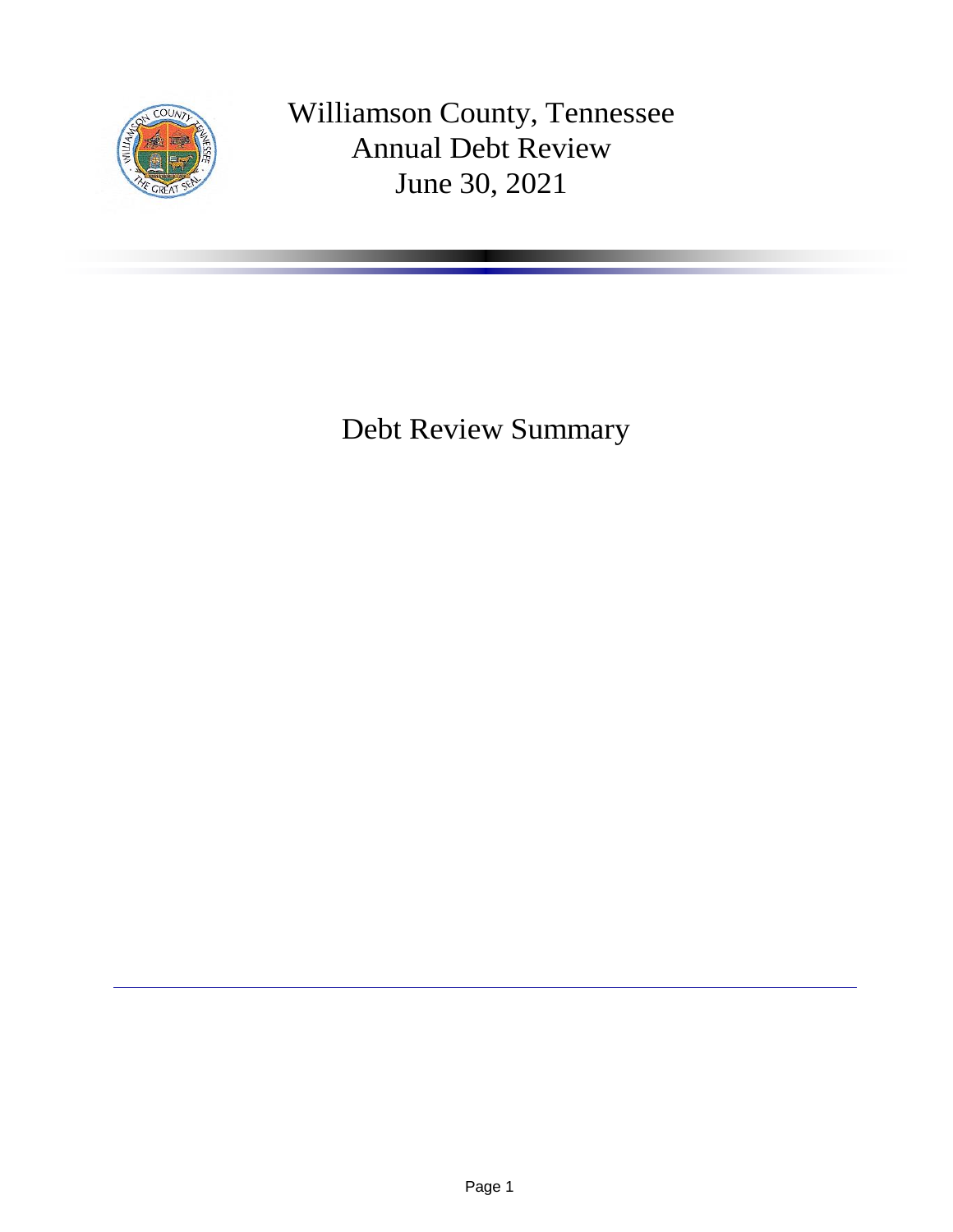### **WILLIAMSON COUNTY, TENNESSEE DEBT STATEMENT**

### **(As of June 30, 2021)**

| Debt Issued by the County                         | Outstanding<br><b>Amount</b><br>As of 06/30/21 | Outstanding<br><b>Amount</b><br>As of 06/30/20 |
|---------------------------------------------------|------------------------------------------------|------------------------------------------------|
|                                                   |                                                |                                                |
| <b>Education Bonds and Notes:</b>                 |                                                |                                                |
| <b>General School Bonds</b>                       | \$201,776,000                                  | \$195,206,000                                  |
| Rural School (County District) Bonds              | \$344,890,000                                  | \$354,330,000                                  |
| Rural School (County District) Notes              | \$0                                            | \$0                                            |
| <b>Education Bonds and Notes Total</b>            | 66.8%<br>\$546,666,000                         | \$549,536,000<br>68.3%                         |
| <b>Public Works Bonds and Notes:</b>              |                                                |                                                |
| <b>Public Works Bonds</b>                         | \$201,734,000                                  | \$180,379,000                                  |
| <b>Public Works Notes</b>                         | \$0                                            | \$0                                            |
| <b>Public Works Bonds and Notes Total</b>         | $\overline{$}201,734,000$<br>24.6%             | \$180,379,000<br>22.4%                         |
| <b>Other Self-Supporting/Enterprise Debt:</b>     |                                                |                                                |
| <b>Hospital Bonds</b>                             | \$68,315,000                                   | \$71,870,000                                   |
| <b>City/County Partnerships</b>                   | \$2,055,000                                    | \$2,395,000                                    |
| <b>Other Self-Supporting/Enterprise Debt</b>      | \$70,370,000<br>8.6%                           | \$74,265,000<br>9.2%                           |
|                                                   |                                                |                                                |
| <b>Direct Debt of County</b>                      | \$818,770,000<br>100.0%                        | \$804,180,000<br>100.0%                        |
| <b>Less Other Self-Supporting/Enterprise Debt</b> | \$70,370,000                                   | \$74,265,000                                   |
| <b>Net Direct Debt of the County</b>              | \$748,400,000                                  | \$729,915,000                                  |
| <b>Estimated Appraised Property Value</b>         | \$57,894,231,089                               | \$51,807,972,032                               |
| <b>Direct Net Debt/Property Ratio %</b>           | 1.29%                                          | 1.41%                                          |

#### **Direct Debt of County**

| Paydown Schedule              |               |       |  |  |
|-------------------------------|---------------|-------|--|--|
| % of Total<br>Amount          |               |       |  |  |
| Bonds Retired within 5 Years  | \$233,135,000 | 28.5% |  |  |
| Bonds Retired within 10 Years | \$487,530,000 | 59.5% |  |  |
| Bonds Retired within 15 Years | \$709,220,000 | 86.6% |  |  |

Note: Amounts exclude \$7,547,609 in short-term capitalized leases payable from the General Purpose School Fund.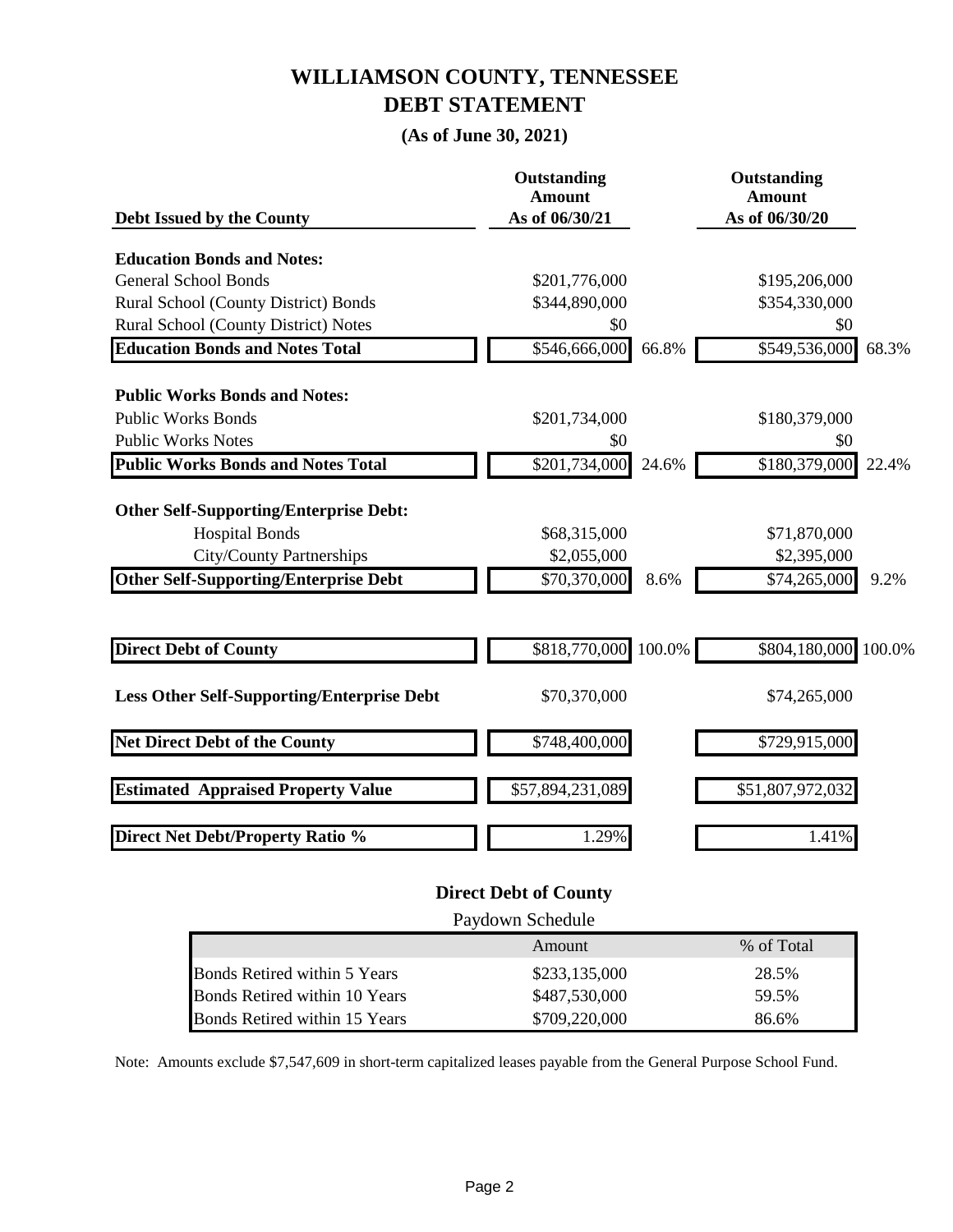#### **DEBT STATEMENT**

**(As of June 30, 2021)**

|                                                                                                      |                             |                          | Years                 |
|------------------------------------------------------------------------------------------------------|-----------------------------|--------------------------|-----------------------|
| <b>Total School Bonds and Notes</b>                                                                  | Amount                      | Final<br><b>Maturity</b> | to<br><b>Maturity</b> |
|                                                                                                      |                             |                          |                       |
| <b>Total School Bonds</b>                                                                            |                             |                          |                       |
| 2010 General Obligation Refunding Bonds (School Portion)                                             | 6,530,000                   | 2026                     | 5                     |
| 2012 General Obligation Refunding Bonds, Series 2012B                                                | 3,366,000                   | 2025                     | 4                     |
| 2013 General Obligation Bonds (School Portion)                                                       | 3,630,000                   | 2024                     | 3                     |
| 2014 General Obligation Bonds (School Portion)                                                       | 14,515,000                  | 2034                     | 13                    |
| 2015A General Obligation School Bonds                                                                | 14,885,000                  | 2035                     | 14                    |
| 2015B General Obligation Bonds (School Portion)                                                      | 4,950,000                   | 2030                     | 9                     |
| 2016A General Obligation Refunding Bonds (School Portion)                                            | 8,890,000                   | 2029                     | 8                     |
| 2016B General Obligation Bonds (School Portion)                                                      | 2,415,000                   | 2037                     | 16                    |
| 2017 General Obligation Refunding Bonds (School Portion)                                             | 20,000                      | 2022                     | 1                     |
| 2017A General Obligation School Bonds - Taxable QECBs                                                | 4,455,000                   | 2034                     | 13                    |
| 2017 General Obligation Pub. Imp. and Schools Bonds                                                  | 30,190,000                  | 2038                     | 17                    |
| 2018 General Obligation Pub. Imp. And School Bonds                                                   | 13,055,000                  | 2039                     | 18                    |
| 2019 General Obligation Pub. Imp. And School Bonds - Energy Project                                  | 2,045,000                   | 2039                     | 18                    |
| 2019 General Obligation School Refunding Bonds                                                       | 16,680,000                  | 2034                     | 13                    |
| 2019 General Obligation Pub. Imp. And School Bonds                                                   | 30,775,000                  | 2040                     | 19                    |
| 2020 General Obligation School Refunding Bonds                                                       | 9,895,000                   | 2030                     | 9                     |
|                                                                                                      |                             | 2040                     |                       |
| 2020A General Obligation School Bonds                                                                | 14,700,000                  | 2041                     | 19                    |
| 2020B General Obligation School and Public Improvement Bonds (Schools)                               | 4,010,000                   |                          | 20                    |
| 2020C General Obligation School and Pub. Imp, Refunding Bonds (Schools)<br><b>Total School Bonds</b> | 16,770,000<br>\$201,776,000 | 2034                     | 13                    |
|                                                                                                      |                             |                          |                       |
| <b>Total Rural School Bonds and Notes</b>                                                            |                             |                          |                       |
| 2014A County District School Bonds                                                                   | 12,100,000                  | 2034                     | 13                    |
| 2015A County District School Bonds                                                                   | 11,050,000                  | 2035                     | 14                    |
| 2016A County District School Refunding Bonds                                                         | 20,175,000                  | 2029                     | 8                     |
| 2016B County District School Bonds                                                                   | 12,075,000                  | 2036                     | 15                    |
| 2016C County District School Bonds                                                                   | 27,100,000                  | 2037                     | 16                    |
| 2017A County School Bonds - Taxable QECBs                                                            | 4,055,000                   | 2034                     | 13                    |
|                                                                                                      |                             |                          |                       |
| 2017 County District School Bonds                                                                    | 71,680,000                  | 2038<br>2039             | 17                    |
| 2018 County District School Bonds                                                                    | 40,805,000                  |                          | 18                    |
| 2018 County District School Bonds (Energy)                                                           | 4,310,000                   | 2039                     | 18                    |
| 2019 County District School Refunding Bonds                                                          | 30,615,000                  | 2034                     | 13                    |
| 2019 County District School Bonds                                                                    | 49,780,000                  | 2040                     | 19                    |
| 2020 County District School Refunding Bonds                                                          | 11,640,000                  | 2030                     | 9                     |
| 2020A County District School Bonds                                                                   | 32,000,000                  | 2040                     | 19                    |
| 2020B County District School Bonds                                                                   | 4,945,000                   | 2030                     | 9                     |
| 2020C County District School Refunding Bonds                                                         | 12,560,000                  | 2034                     | 13                    |
| <b>Total Rural School Bonds</b>                                                                      | \$344,890,000               |                          |                       |
|                                                                                                      |                             |                          |                       |
|                                                                                                      |                             |                          |                       |
| <b>Total School Bonds and Notes</b>                                                                  | \$546,666,000               |                          |                       |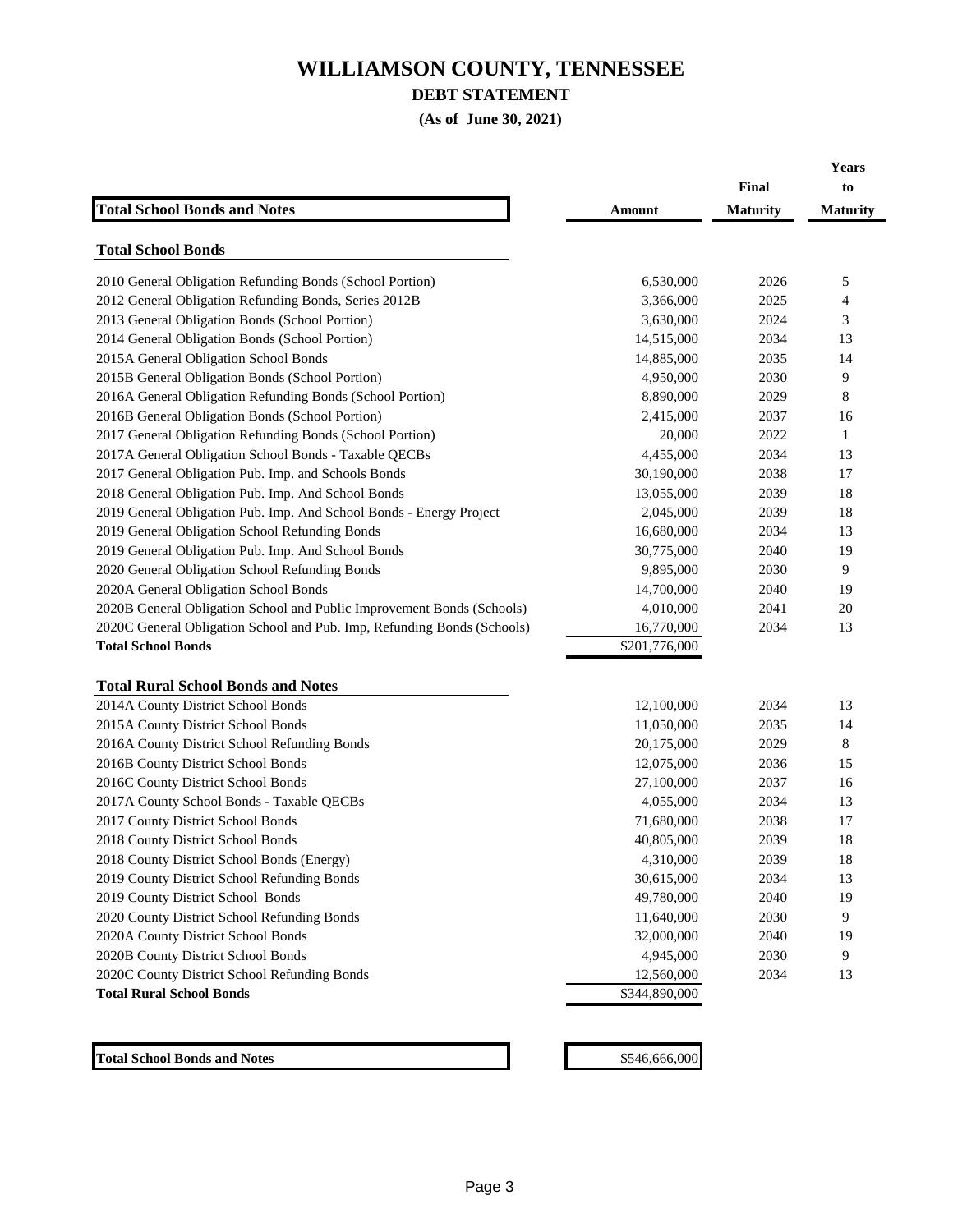|                                                                              |               |                 | <b>Years</b>    |
|------------------------------------------------------------------------------|---------------|-----------------|-----------------|
|                                                                              |               | <b>Final</b>    | to              |
| <b>Total Public Works Bonds and Notes</b>                                    | Amount        | <b>Maturity</b> | <b>Maturity</b> |
| <b>Total Public Works Bonds</b>                                              |               |                 |                 |
| 2010 General Obligation Refunding Bonds (Pub Works Portion)                  | 5,160,000     | 2026            | 5               |
| 2010 General Obligation Refunding Bonds (Landfill Portion)                   | 525,000       | 2026            | 5               |
| 2010 General Obligation Refunding Bonds (Sewer Portion)                      | 235,000       | 2023            | 2               |
| 2012B General Obligation Refunding Bonds                                     | 662,000       | 2025            | 4               |
| 2012B General Obligation Refunding Bonds (Sewer Portion)                     | 277,000       | 2025            | 4               |
| 2013 General Obligation Bonds                                                | 4,370,000     | 2024            | 3               |
| 2014 General Obligation Bonds                                                | 10,075,000    | 2034            | 13              |
| 2015B General Obligation Bonds (Public Works Portion)                        | 8,540,000     | 2030            | 9               |
| 2016A General Obligation Refunding Bonds, Series 2016A                       | 11,270,000    | 2029            | 8               |
| 2016B General Obligation Bonds                                               | 16,395,000    | 2037            | 16              |
| 2017 General Obligation Refunding Bonds                                      | 1,935,000     | 2022            | 1               |
| 2017 General Obligation Pub. Imp. and Schools Bonds (Public Works Portion)   | 18,140,000    | 2038            | 17              |
| 2018 General Obligation Pub. Imp. and School Bonds (Public Works Portion)    | 28,445,000    | 2039            | 18              |
| 2019 General Obligation Pub. Imp. and School Bonds                           | 44,325,000    | 2040            | 19              |
| 2020B General Obligation School and Pub. Imp. Bonds (Public Works)           | 31,260,000    | 2041            | 20              |
| 2020C General Obligation School and Pub. Imp. Refunding Bonds (Public Works) | 20,120,000    | 2034            | 13              |
| <b>Total Public Works Bonds and Notes Total</b>                              | \$201,734,000 |                 |                 |
| <b>Total Public Works Bonds and Notes</b>                                    | \$201,734,000 |                 |                 |
|                                                                              |               |                 |                 |
| <b>Other Self-Supporting/Enterprise Fund Bonds</b>                           |               |                 |                 |
| <b>Other Self-Supporting Bonds - Hospital</b>                                |               |                 |                 |
| 2012A General Obligation Refunding Bonds (Hospital)                          | 7,515,000     | 2025            | 4               |
| 2013 General Obligation Bonds (Hospital)                                     | 3,860,000     | 2024            | 3               |
| 2018 General Obligation Pub. Imp. and School Bonds (Hospital Portion)        | 39,155,000    | 2039            | 18              |
| 2020C General Obligation School and Pub. Imp. Refunding Bonds (Hospital)     | 17,785,000    | 2034            | 13              |
| <b>Total Self-Supporting Bonds - Hospital</b>                                | \$68,315,000  |                 |                 |
| <b>Other Self-Supporting Bonds - City/County Partnerships</b>                |               |                 |                 |
| 2010 General Obligation Refunding Bonds (Spring Hill Portion)                | 1.560,000     | 2026            | 5               |
| 2016A General Obligation Refunding Bonds (Spg Hill Rec Ctr)                  | 495,000       | 2027            | 6               |
| <b>Total Self-Supporting Bonds - Partnerships</b>                            | \$2,055,000   |                 |                 |
|                                                                              |               |                 |                 |
| <b>Total Self-Supporting/Enterprise Fund Bonds</b>                           | \$70,370,000  |                 |                 |
|                                                                              |               |                 |                 |
| <b>TOTAL DIRECT DEBT</b>                                                     | \$818,770,000 |                 |                 |

Note: Amounts exclude \$7,547,609 in short-term capitalized leases payable from the General Purpose School Fund.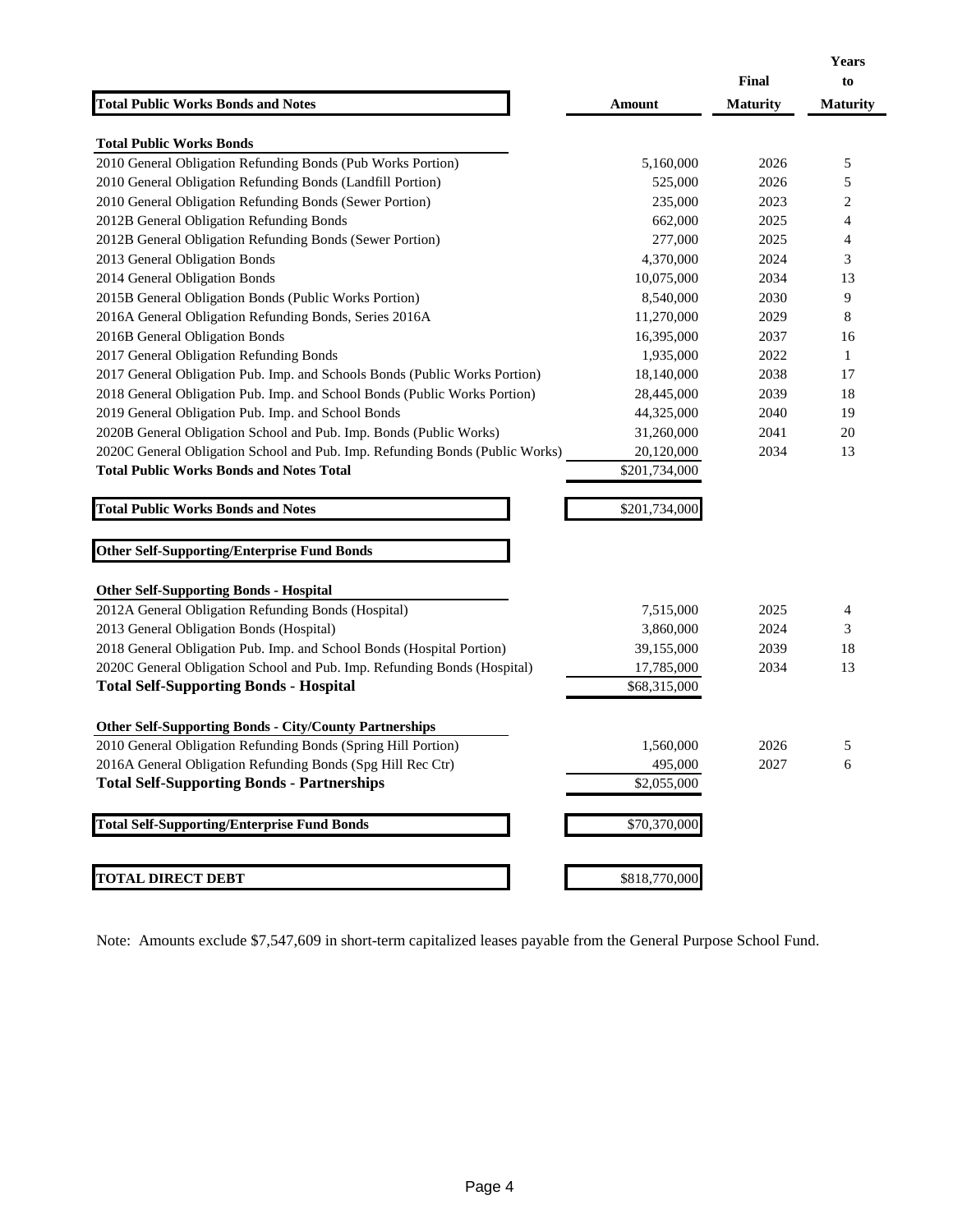## Williamson County, Tennessee Remaining Principal Report (As of June 30, 2021)

\$Millions

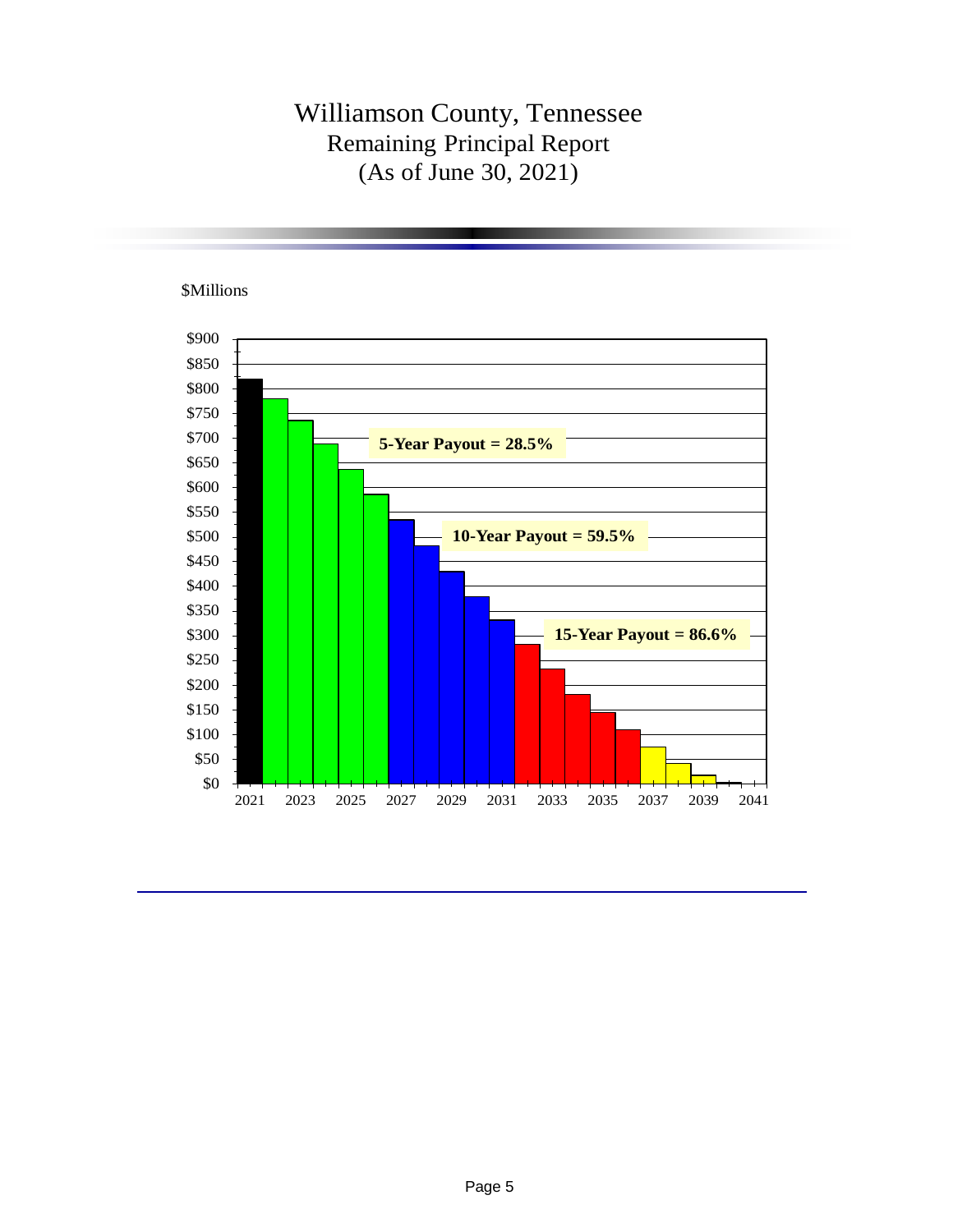Total Debt Service as of June 30, 2021 (Includes Self-Supporting Hospital Bonds and County-City Partnerships)

### **Aggregate Debt Service**

| Date       | Principal        | Interest         | Subsidy        | Total P+I          |
|------------|------------------|------------------|----------------|--------------------|
| 06/30/2021 |                  |                  |                |                    |
| 06/30/2022 | 38,895,000.00    | 31, 331, 266.04  | (217,891.70)   | 70,008,374.34      |
| 06/30/2023 | 44,600,000.00    | 28,988,644.54    | (206, 605.24)  | 73,382,039.30      |
| 06/30/2024 | 47,485,000.00    | 26,874,501.54    | (194,096.18)   | 74,165,405.36      |
| 06/30/2025 | 51,285,000.00    | 24.697.898.54    | (179.966.62)   | 75,802,931.92      |
| 06/30/2026 | 50,870,000.00    | 22,491,903.04    | (164, 664.92)  | 73,197,238.12      |
| 06/30/2027 | 51,100,000.00    | 20,235,615.04    | (147, 630.62)  | 71,187,984.42      |
| 06/30/2028 | 52,850,000.00    | 18,003,345.04    | (129.912.64)   | 70,723,432.40      |
| 06/30/2029 | 52,190,000.00    | 15,921,445.54    | (111, 501.64)  | 67,999,943.90      |
| 06/30/2030 | 50,895,000.00    | 13,950,326.78    | (91,824.88)    | 64,753,501.90      |
| 06/30/2031 | 47,360,000.00    | 11,892,864.28    | (71, 464.90)   | 59,181,399.38      |
| 06/30/2032 | 49,060,000.00    | 10,179,914.28    | (50, 558.34)   | 59,189,355.94      |
| 06/30/2033 | 50,020,000.00    | 8,690,359.28     | (28,968.54)    | 58,681,390.74      |
| 06/30/2034 | 50,935,000.00    | 7,143,810.52     | (6, 558.90)    | 58,072,251.62      |
| 06/30/2035 | 36,450,000.00    | 5.622.852.52     |                | 42,072,852.52      |
| 06/30/2036 | 35,225,000.00    | 4,468,117.52     |                | 39,693,117.52      |
| 06/30/2037 | 35,355,000.00    | 3,349,917.54     |                | 38,704,917.54      |
| 06/30/2038 | 32,680,000.00    | 2,228,793.76     |                | 34,908,793.76      |
| 06/30/2039 | 24,330,000.00    | 1,204,937.50     |                | 25,534,937.50      |
| 06/30/2040 | 14,805,000.00    | 434,837.50       |                | 15,239,837.50      |
| 06/30/2041 | 2,380,000.00     | 47,600.00        |                | 2,427,600.00       |
| Total      | \$818,770,000.00 | \$257,758,950.80 | (1,601,645.12) | \$1,074,927,305.68 |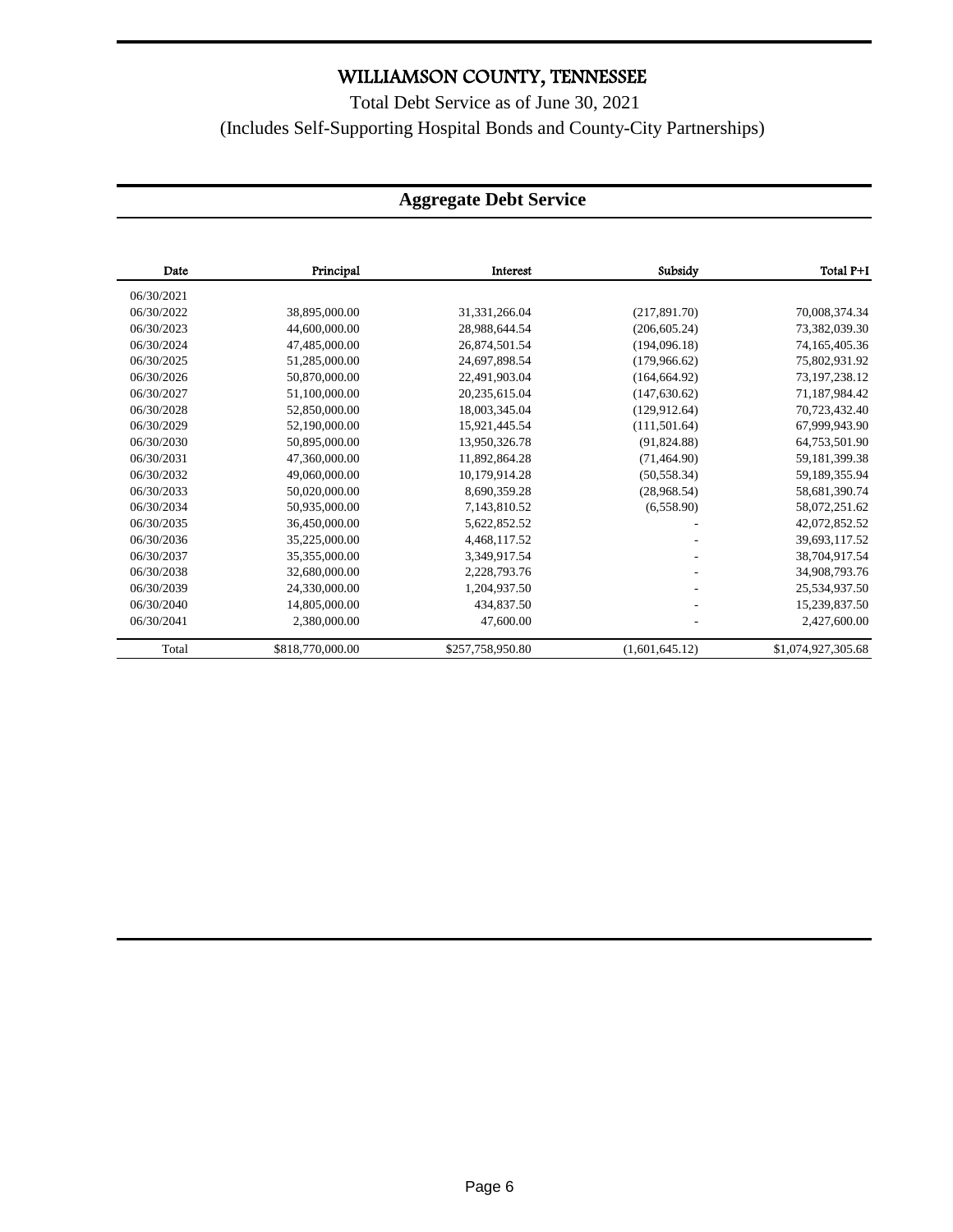## Williamson County, Tennessee Annual Principal and Interest Payments (As of June 30, 2021)

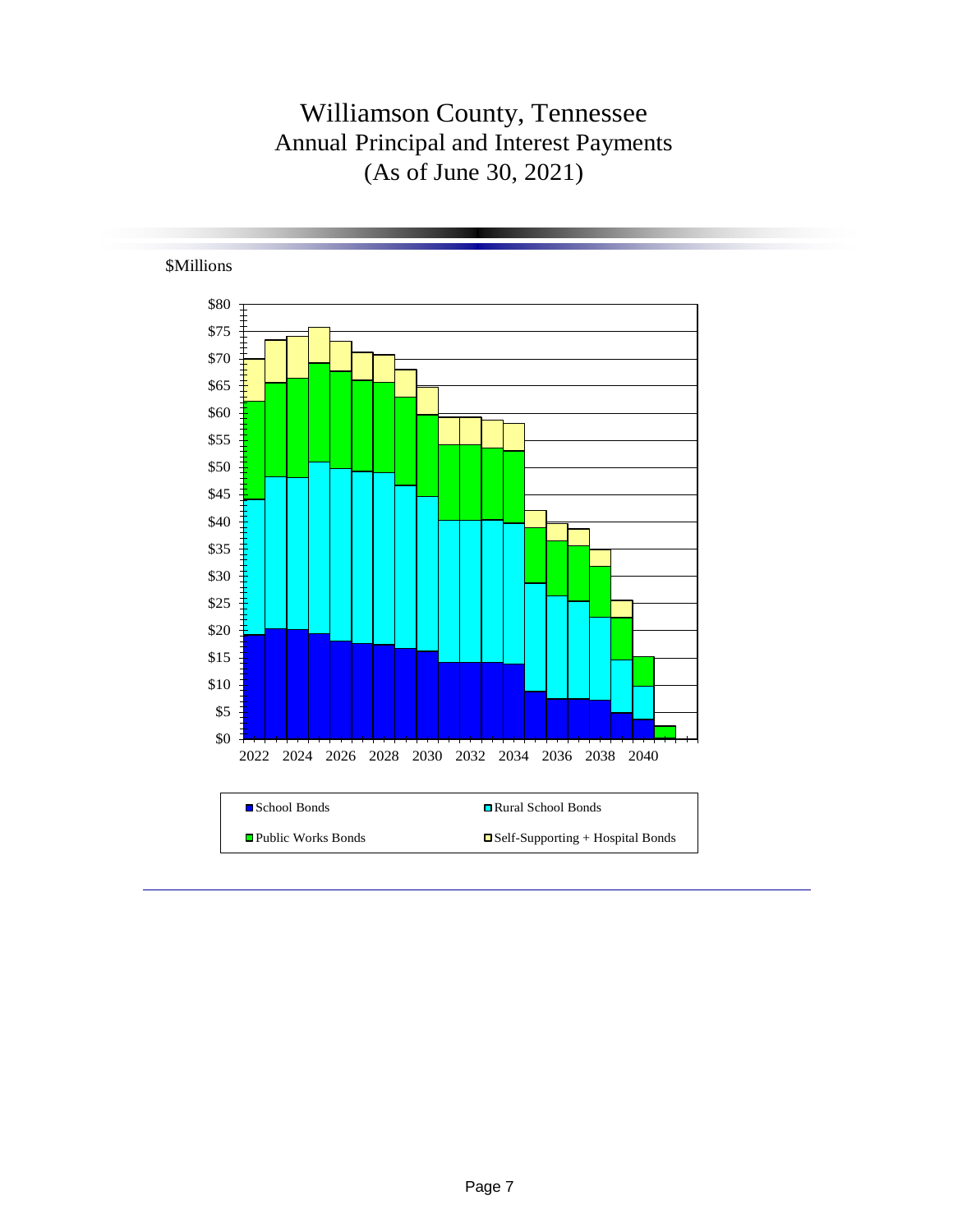## Williamson County, Tennessee Annual Principal and Interest Payments (As of June 30, 2021)

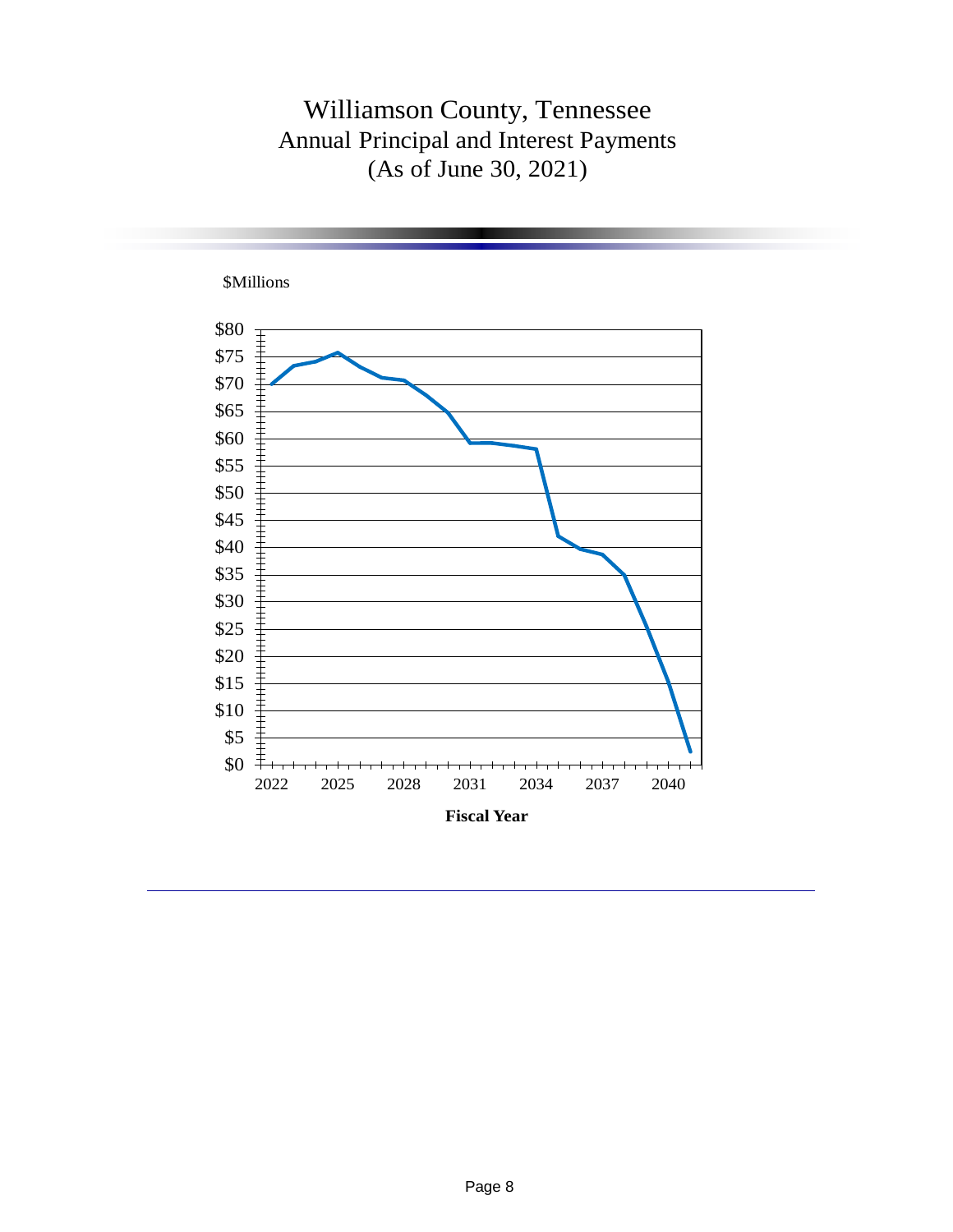Total Net Debt Service as of June 30, 2021 (Excludes Self-Supporting Hospital Bonds and County-City Partnerships)

#### **Aggregate Debt Service**

| Date       | Principal        | Interest         | Subsidy        | Total P+I        |
|------------|------------------|------------------|----------------|------------------|
| 06/30/2021 |                  |                  |                |                  |
| 06/30/2022 | 33,640,000.00    | 28,792,778.54    | (217,891.70)   | 62,214,886.84    |
| 06/30/2023 | 39,095,000.00    | 26,686,957.04    | (206, 605.24)  | 65,575,351.80    |
| 06/30/2024 | 41,825,000.00    | 24,777,414.04    | (194,096.18)   | 66,408,317.86    |
| 06/30/2025 | 46,575,000.00    | 22,802,386.04    | (179,966.62)   | 69,197,419.42    |
| 06/30/2026 | 47,100,000.00    | 20,755,065.54    | (164, 664.92)  | 67,690,400.62    |
| 06/30/2027 | 47,555,000.00    | 18,638,827.54    | (147, 630.62)  | 66,046,196.92    |
| 06/30/2028 | 49.265,000.00    | 16,533,557.54    | (129, 912.64)  | 65,668,644.90    |
| 06/30/2029 | 48.475,000.00    | 14,580,508.04    | (111, 501.64)  | 62,944,006.40    |
| 06/30/2030 | 47,050,000.00    | 12,743,689.28    | (91,824.88)    | 59,701,864.40    |
| 06/30/2031 | 43,375,000.00    | 10,826,126.78    | (71, 464.90)   | 54,129,661.88    |
| 06/30/2032 | 44,940,000.00    | 9,247,901.78     | (50, 558.34)   | 54, 137, 343. 44 |
| 06/30/2033 | 45,780,000.00    | 7,878,021.78     | (28,968.54)    | 53,629,053.24    |
| 06/30/2034 | 46,570,000.00    | 6.458.501.02     | (6,558.90)     | 53,021,942.12    |
| 06/30/2035 | 33,850,000.00    | 5,070,740.02     |                | 38,920,740.02    |
| 06/30/2036 | 32,520,000.00    | 4,020,005.02     |                | 36,540,005.02    |
| 06/30/2037 | 32,540,000.00    | 3,010,005.04     |                | 35,550,005.04    |
| 06/30/2038 | 29,760,000.00    | 1,994,443.76     |                | 31,754,443.76    |
| 06/30/2039 | 21,300,000.00    | 1,083,737.50     |                | 22,383,737.50    |
| 06/30/2040 | 14,805,000.00    | 434,837.50       |                | 15,239,837.50    |
| 06/30/2041 | 2,380,000.00     | 47,600.00        |                | 2,427,600.00     |
| Total      | \$748,400,000.00 | \$236,383,103.80 | (1,601,645.12) | \$983,181,458.68 |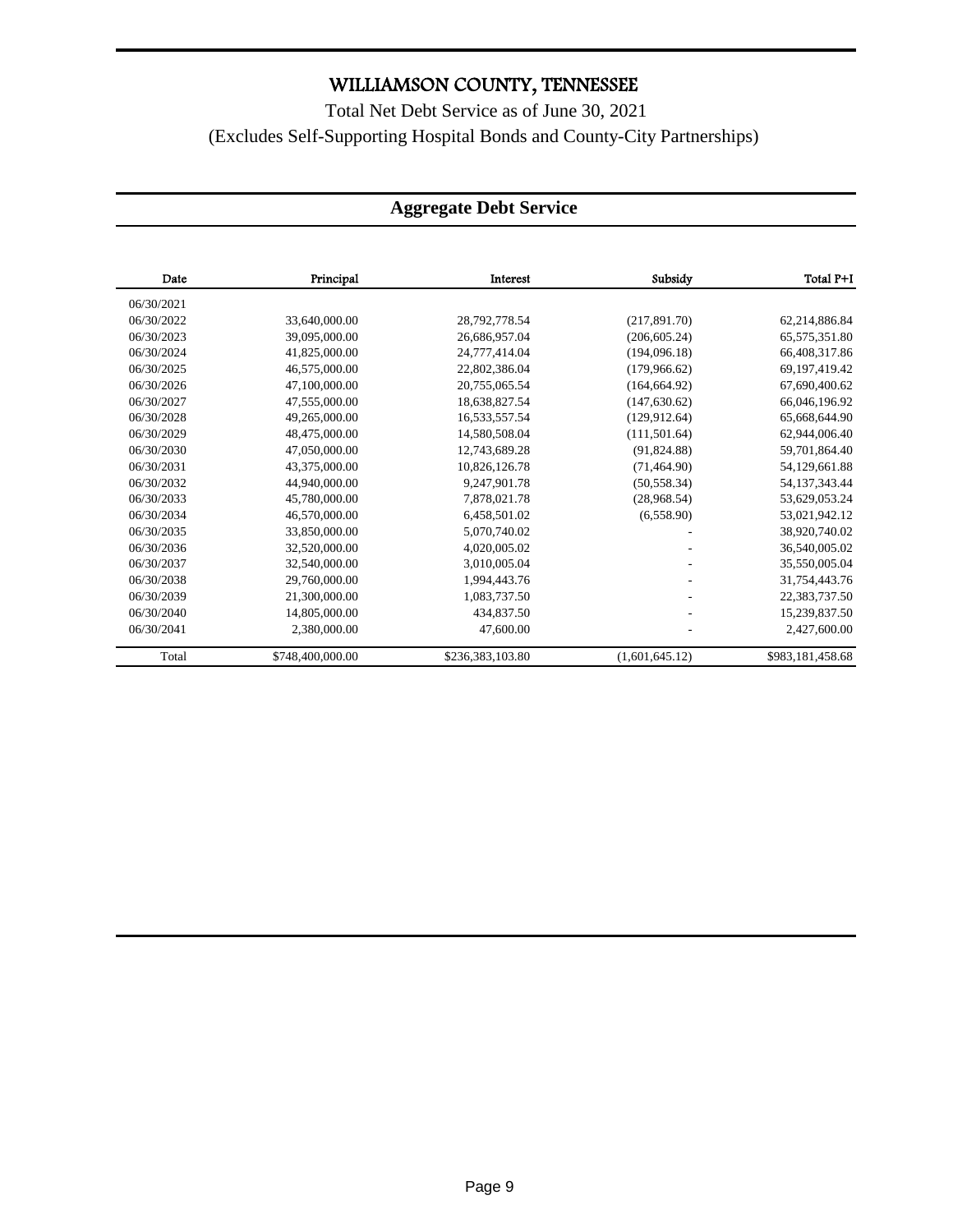# Net Annual Principal and Interest Payments Excluding Self-Supporting Bonds (As of June 30, 2021)

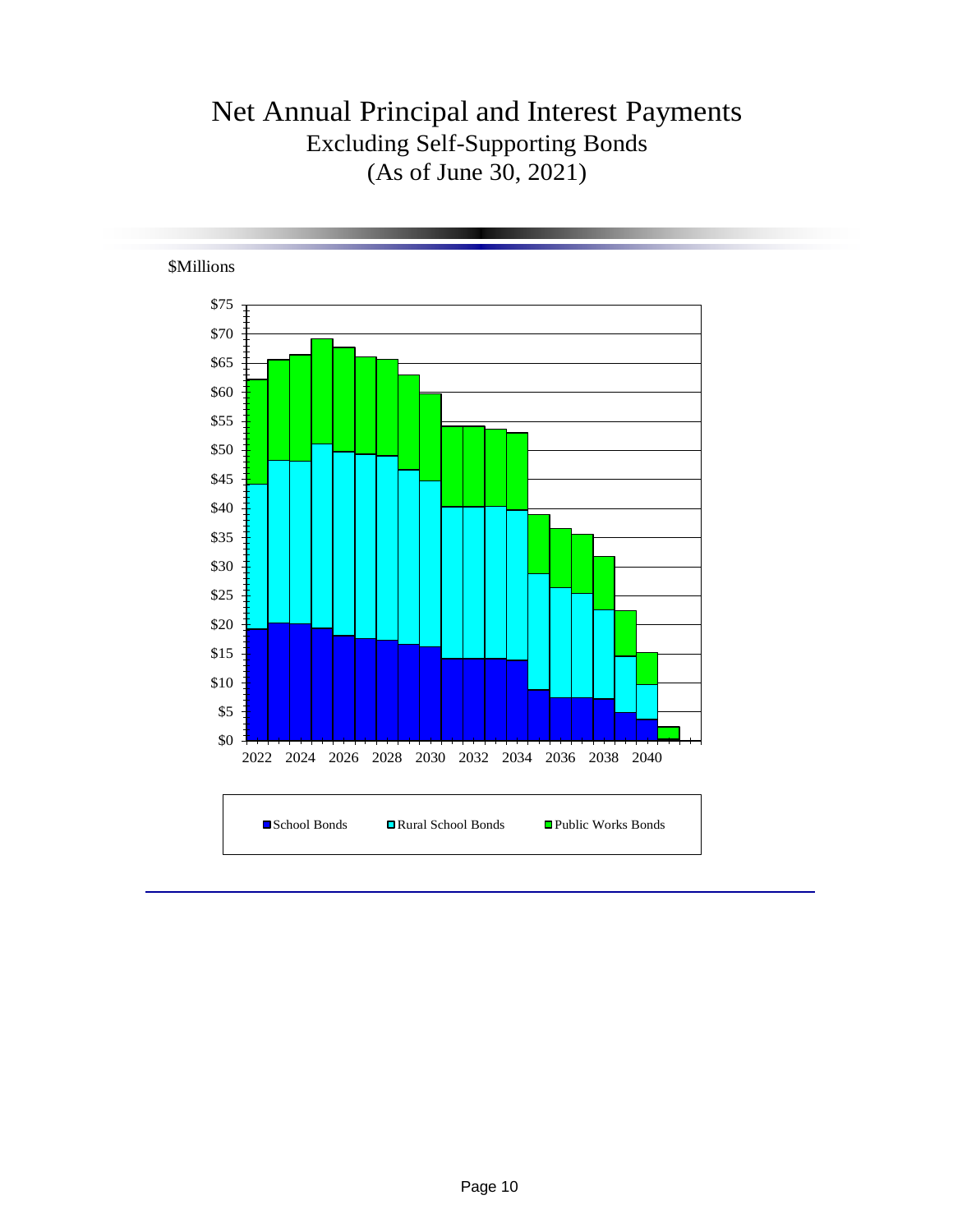# Net Annual Principal and Interest Payments Excluding Self-Supporting Bonds (As of June 30, 2021)

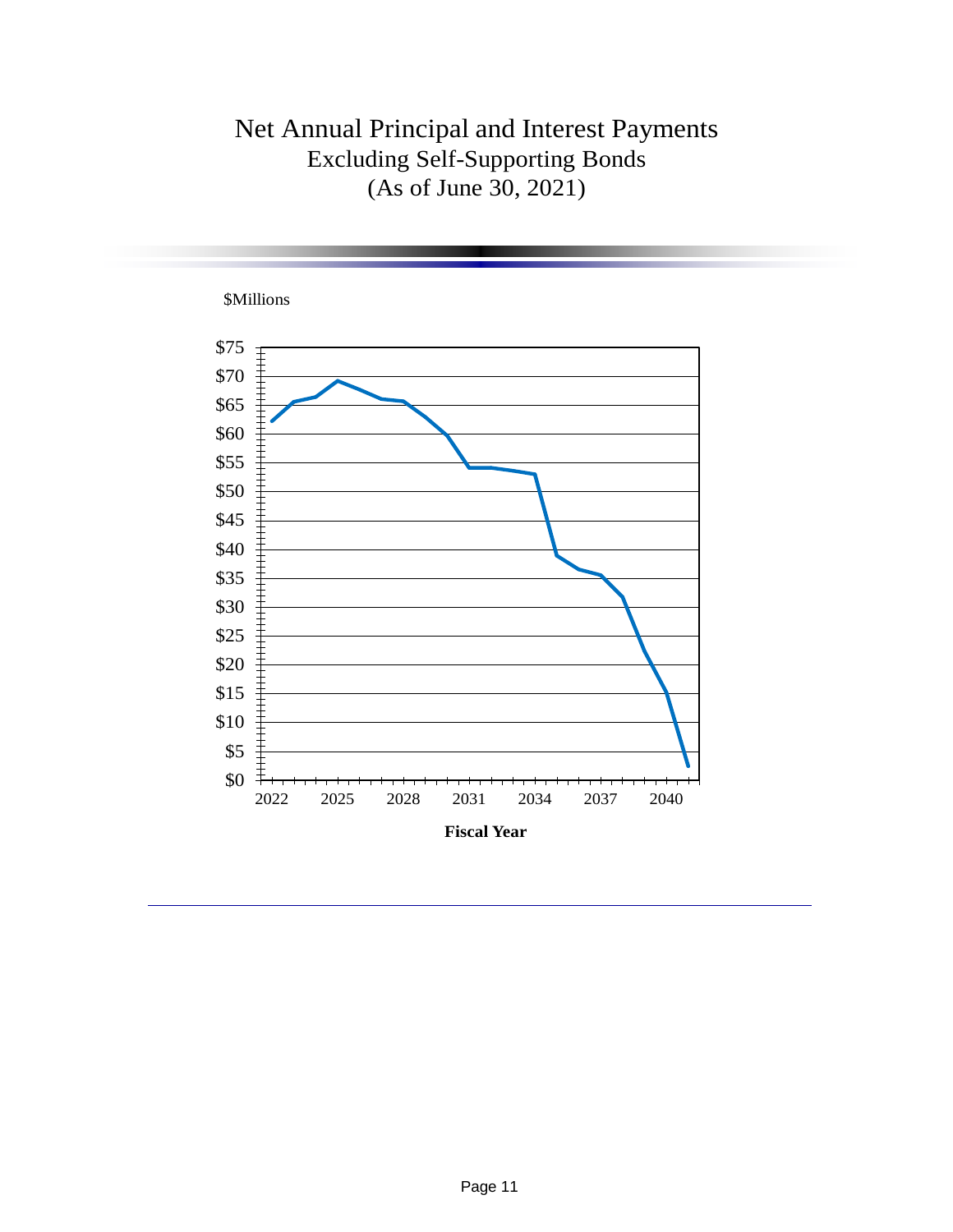### Total Debt Service Payable from the General Debt Service Fund

(June 30, 2021)

#### **Aggregate Debt Service**

| Date       | Principal        | Interest         | Subsidy       | Total P+I        |
|------------|------------------|------------------|---------------|------------------|
| 06/30/2021 |                  |                  |               |                  |
| 06/30/2022 | 27,060,000.00    | 18,097,479.02    | (114, 251.62) | 45,043,227.40    |
| 06/30/2023 | 29,190,000.00    | 16,322,537.52    | (108, 410.38) | 45,404,127.14    |
| 06/30/2024 | 31,350,000.00    | 14,967,664.02    | (101, 943.84) | 46,215,720.18    |
| 06/30/2025 | 30,660,000.00    | 13,586,777.02    | (94, 647.42)  | 44,152,129.60    |
| 06/30/2026 | 29,255,000.00    | 12,326,688.02    | (86,695.36)   | 41,494,992.66    |
| 06/30/2027 | 28,465,000.00    | 11,080,770.02    | (77, 898.94)  | 39,467,871.08    |
| 06/30/2028 | 29,190,000.00    | 9,900,700.02     | (68,680.36)   | 39,022,019.66    |
| 06/30/2029 | 29,300,000.00    | 8,727,418.02     | (59,030.28)   | 37,968,387.74    |
| 06/30/2030 | 28,655,000.00    | 7,638,343.02     | (48, 781.96)  | 36,244,561.06    |
| 06/30/2031 | 26,525,000.00    | 6,528,905.52     | (38, 260.36)  | 33,015,645.16    |
| 06/30/2032 | 27,460,000.00    | 5,581,780.52     | (27, 328.84)  | 33,014,451.68    |
| 06/30/2033 | 27,730,000.00    | 4,754,260.52     | (16, 124.00)  | 32,468,136.52    |
| 06/30/2034 | 28,285,000.00    | 3,913,930.02     | (4,509.24)    | 32,194,420.78    |
| 06/30/2035 | 19,010,000.00    | 3,089,877.52     |               | 22,099,877.52    |
| 06/30/2036 | 18,260,000.00    | 2,487,830.02     |               | 20,747,830.02    |
| 06/30/2037 | 18,835,000.00    | 1,910,911.28     |               | 20,745,911.28    |
| 06/30/2038 | 18,295,000.00    | 1,325,843.76     |               | 19,620,843.76    |
| 06/30/2039 | 15,080,000.00    | 759,287.50       |               | 15,839,287.50    |
| 06/30/2040 | 8,895,000.00     | 279,787.50       |               | 9,174,787.50     |
| 06/30/2041 | 2,380,000.00     | 47,600.00        |               | 2,427,600.00     |
| Total      | \$473,880,000.00 | \$143,328,390.84 | (846, 562.60) | \$616,361,828.24 |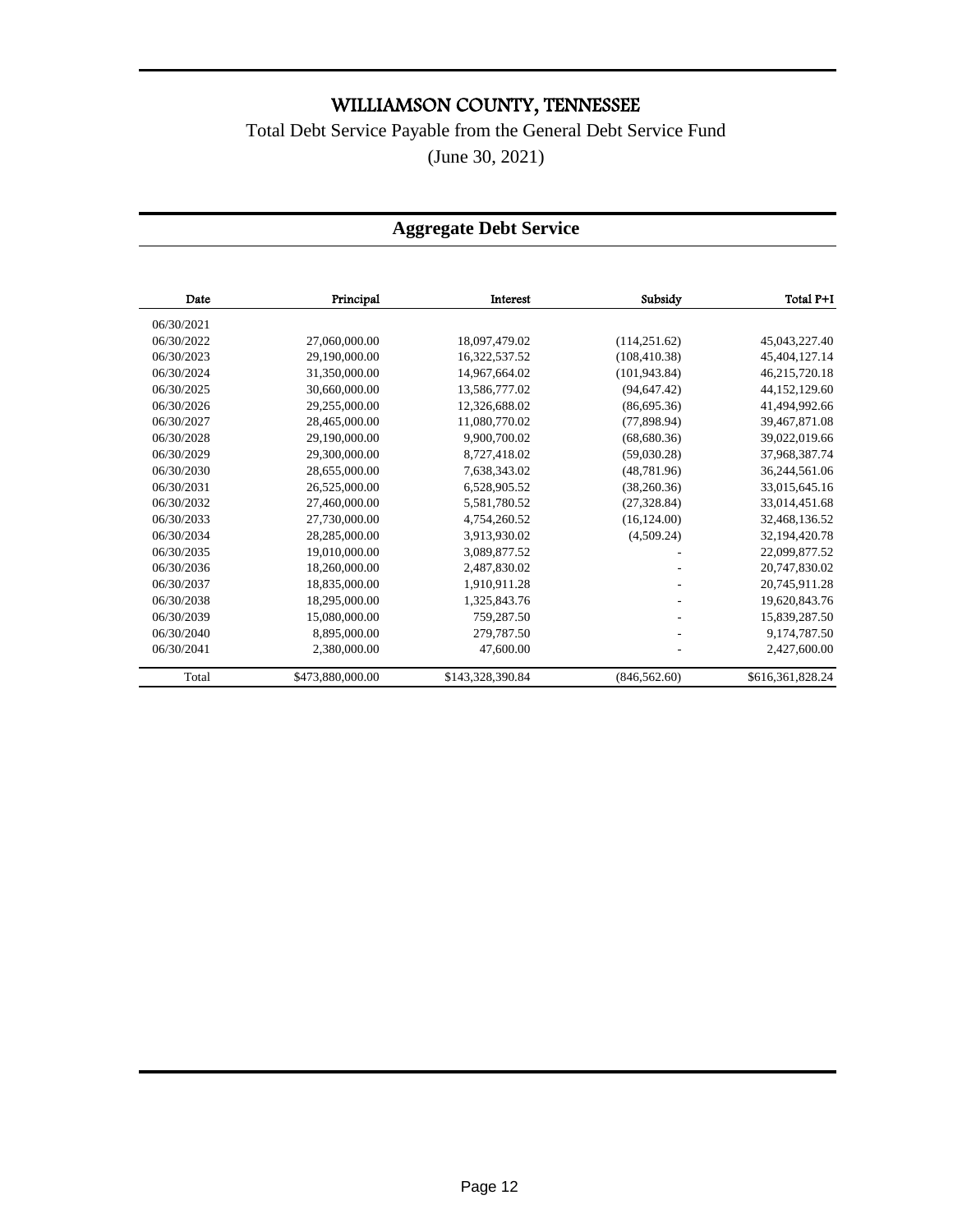### **General Debt Service Fund**

Total Annual Principal and Interest Payments Includes High Schools, Public Works and Self-Supporting Bonds (As of June 30, 2021)

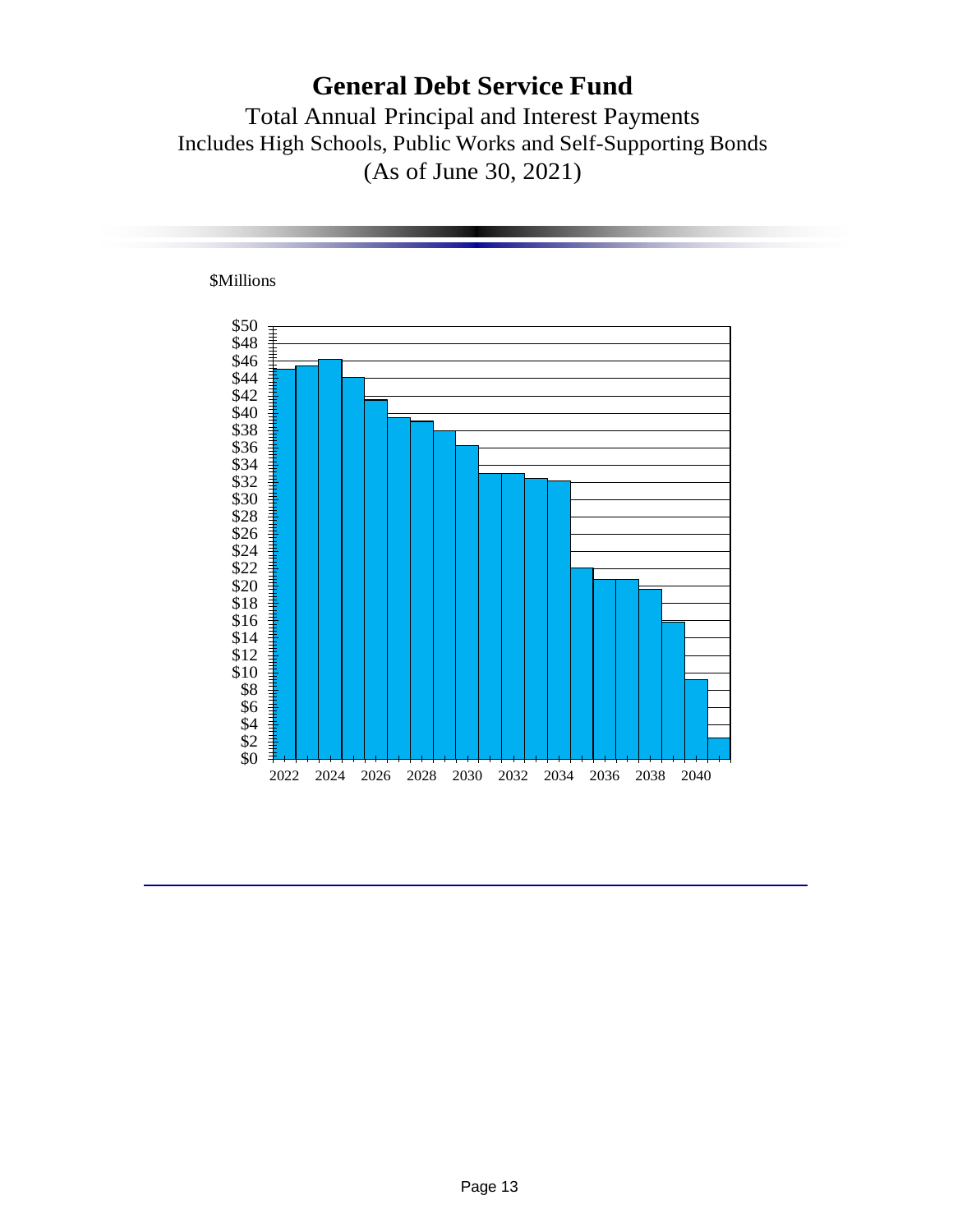Net Debt Service Payable from the General Debt Service Fund Excludes Self-Supporting Bonds and County-City Partnerships (June 30, 2021)

### **Aggregate Debt Service**

| Date       | Principal        | Interest         | Subsidy       | Total P+I        |
|------------|------------------|------------------|---------------|------------------|
| 06/30/2021 |                  |                  |               |                  |
| 06/30/2022 | 21,805,000.00    | 15,558,991.52    | (114, 251.62) | 37,249,739.90    |
| 06/30/2023 | 23,685,000.00    | 14,020,850.02    | (108, 410.38) | 37,597,439.64    |
| 06/30/2024 | 25,690,000.00    | 12,870,576.52    | (101, 943.84) | 38,458,632.68    |
| 06/30/2025 | 25,950,000.00    | 11,691,264.52    | (94, 647, 42) | 37,546,617.10    |
| 06/30/2026 | 25,485,000.00    | 10,589,850.52    | (86,695,36)   | 35,988,155.16    |
| 06/30/2027 | 24,920,000.00    | 9.483.982.52     | (77.898.94)   | 34,326,083.58    |
| 06/30/2028 | 25,605,000.00    | 8,430,912.52     | (68,680.36)   | 33,967,232.16    |
| 06/30/2029 | 25,585,000.00    | 7,386,480.52     | (59,030.28)   | 32,912,450.24    |
| 06/30/2030 | 24,810,000.00    | 6,431,705.52     | (48, 781.96)  | 31,192,923.56    |
| 06/30/2031 | 22,540,000.00    | 5,462,168.02     | (38,260.36)   | 27,963,907.66    |
| 06/30/2032 | 23,340,000.00    | 4,649,768.02     | (27, 328.84)  | 27,962,439.18    |
| 06/30/2033 | 23,490,000.00    | 3,941,923.02     | (16, 124.00)  | 27,415,799.02    |
| 06/30/2034 | 23,920,000.00    | 3,228,620.52     | (4,509.24)    | 27, 144, 111.28  |
| 06/30/2035 | 16,410,000.00    | 2,537,765.02     |               | 18,947,765.02    |
| 06/30/2036 | 15,555,000.00    | 2,039,717.52     |               | 17,594,717.52    |
| 06/30/2037 | 16.020.000.00    | 1,570,998.78     |               | 17,590,998.78    |
| 06/30/2038 | 15,375,000.00    | 1,091,493.76     |               | 16,466,493.76    |
| 06/30/2039 | 12,050,000.00    | 638,087.50       |               | 12,688,087.50    |
| 06/30/2040 | 8.895,000.00     | 279,787.50       |               | 9,174,787.50     |
| 06/30/2041 | 2,380,000.00     | 47,600.00        |               | 2,427,600.00     |
| Total      | \$403,510,000.00 | \$121,952,543.84 | (846, 562.60) | \$524,615,981.24 |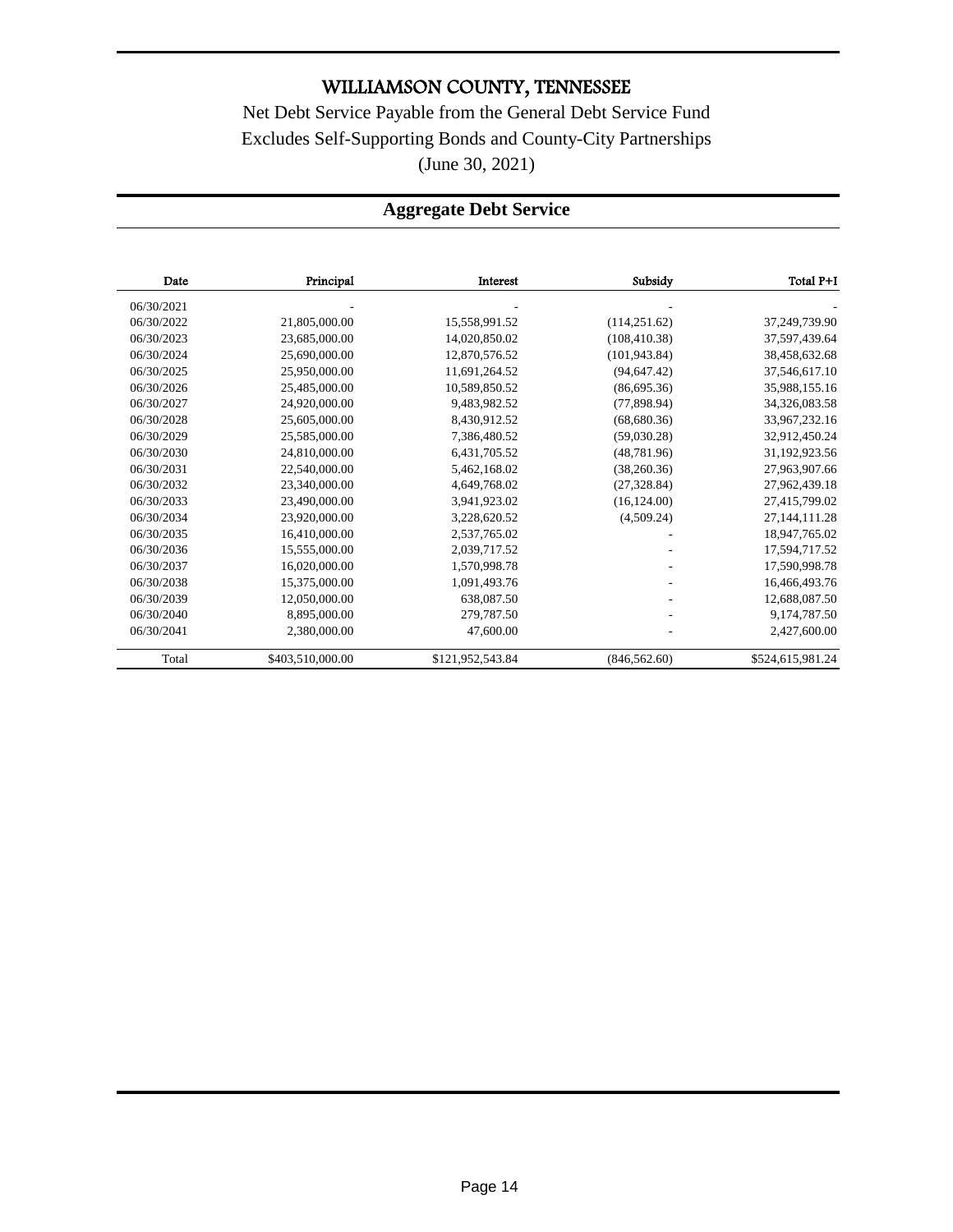## **General Debt Service Fund**

Net Annual Principal and Interest Payments Includes High Schools and Public Works (As of June 30, 2021)



\$Millions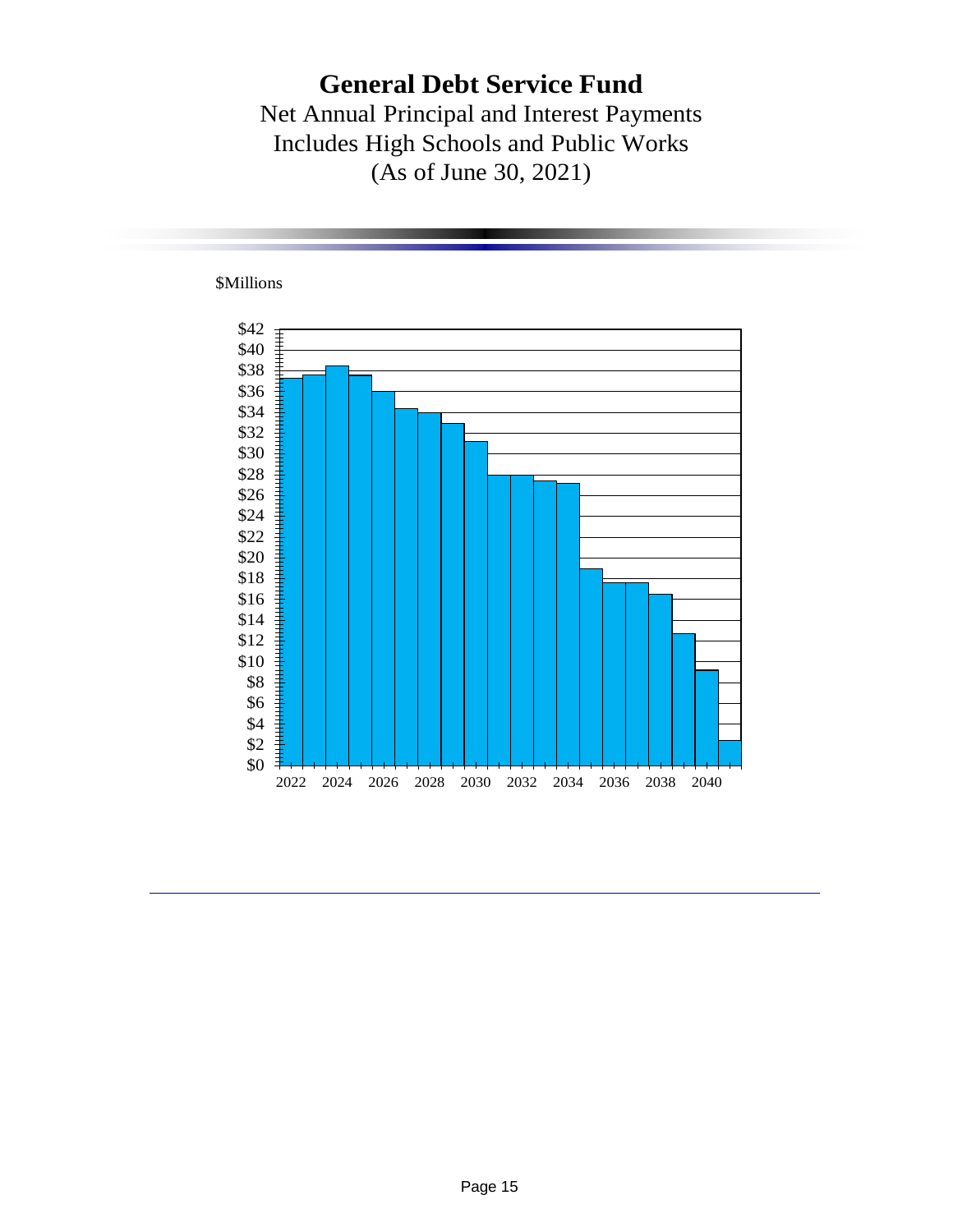### Total Debt Service Payable from the Rural School Debt Service Fund Includes Elementary Schools and Middle Schools (June 30, 2021)

### **Aggregate Debt Service**

| Date       | Principal        | Interest         | Subsidy       | Total P+I        |
|------------|------------------|------------------|---------------|------------------|
| 06/30/2021 |                  |                  |               |                  |
| 06/30/2022 | 11,835,000.00    | 13,233,787.02    | (103, 640.08) | 24,965,146.94    |
| 06/30/2023 | 15,410,000.00    | 12,666,107.02    | (98, 194.86)  | 27,977,912.16    |
| 06/30/2024 | 16,135,000.00    | 11,906,837.52    | (92, 152.34)  | 27,949,685.18    |
| 06/30/2025 | 20.625,000.00    | 11.111.121.52    | (85.319.20)   | 31.650.802.32    |
| 06/30/2026 | 21,615,000.00    | 10,165,215.02    | (77.969.56)   | 31,702,245.46    |
| 06/30/2027 | 22,635,000.00    | 9.154.845.02     | (69, 731.68)  | 31,720,113.34    |
| 06/30/2028 | 23,660,000.00    | 8,102,645.02     | (61, 232.28)  | 31,701,412.74    |
| 06/30/2029 | 22,890,000.00    | 7,194,027.52     | (52, 471, 36) | 30,031,556.16    |
| 06/30/2030 | 22,240,000.00    | 6,311,983.76     | (43,042.92)   | 28,508,940.84    |
| 06/30/2031 | 20.835,000.00    | 5.363.958.76     | (33,204.54)   | 26, 165, 754. 22 |
| 06/30/2032 | 21,600,000.00    | 4,598,133.76     | (23, 229.50)  | 26,174,904.26    |
| 06/30/2033 | 22,290,000.00    | 3,936,098.76     | (12,844.54)   | 26, 213, 254. 22 |
| 06/30/2034 | 22,650,000.00    | 3,229,880.50     | (2,049.66)    | 25,877,830.84    |
| 06/30/2035 | 17,440,000.00    | 2,532,975.00     |               | 19,972,975.00    |
| 06/30/2036 | 16,965,000.00    | 1,980,287.50     |               | 18,945,287.50    |
| 06/30/2037 | 16,520,000.00    | 1,439,006.26     |               | 17,959,006.26    |
| 06/30/2038 | 14,385,000.00    | 902,950.00       |               | 15,287,950.00    |
| 06/30/2039 | 9,250,000.00     | 445,650.00       |               | 9,695,650.00     |
| 06/30/2040 | 5,910,000.00     | 155,050.00       |               | 6,065,050.00     |
| 06/30/2041 |                  |                  |               |                  |
| Total      | \$344,890,000.00 | \$114,430,559.96 | (755,082.52)  | \$458,565,477.44 |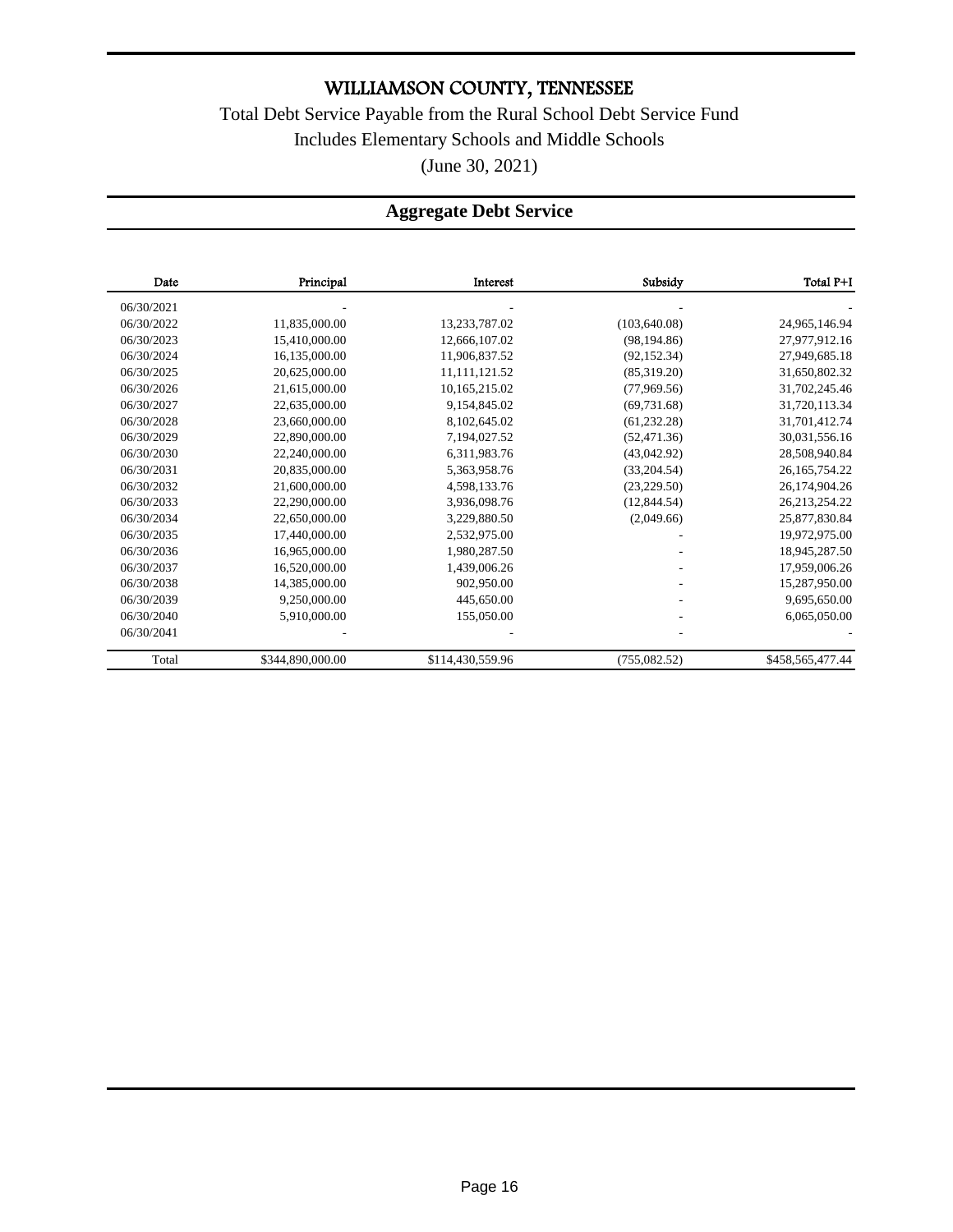## **Rural School Debt Service Fund**

(Includes Elementary and Middle Schools) Annual Principal and Interest Payments (As of June 30, 2021)

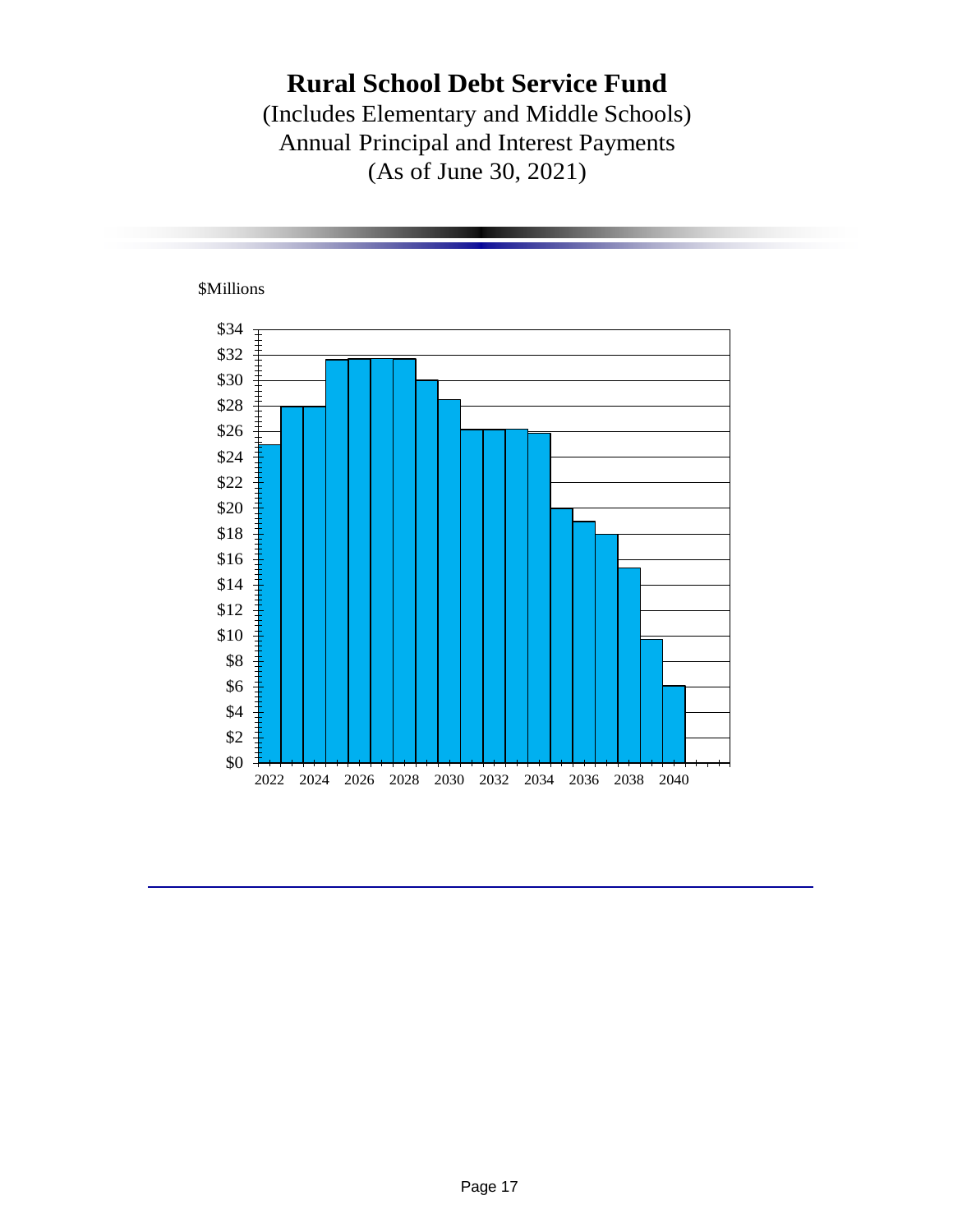Total Education Debt Service as of June 30, 2021 (Includes Both General and Rural School Bonds and Notes)

### **Aggregate Debt Service**

| Date       | Principal        | Interest         | Subsidy        | Total P+I        |
|------------|------------------|------------------|----------------|------------------|
|            |                  |                  |                |                  |
| 06/30/2021 |                  |                  |                |                  |
| 06/30/2022 | 22,980,000.00    | 21,411,457.54    | (217, 891.70)  | 44,173,565.84    |
| 06/30/2023 | 28,735,000.00    | 19,748,286.04    | (206, 605.24)  | 48,276,680.80    |
| 06/30/2024 | 29.991.000.00    | 18.348.443.04    | (194.096.18)   | 48,145,346.86    |
| 06/30/2025 | 34,280,000.00    | 16,939,535.04    | (179,966.62)   | 51,039,568.42    |
| 06/30/2026 | 34,490,000.00    | 15,432,414.54    | (164, 664.92)  | 49,757,749.62    |
| 06/30/2027 | 35,575,000.00    | 13,867,626.54    | (147.630.62)   | 49.294.995.92    |
| 06/30/2028 | 36,900,000.00    | 12,268,031.54    | (129, 912, 64) | 49,038,118.90    |
| 06/30/2029 | 35,975,000.00    | 10,805,907.04    | (111, 501.64)  | 46,669,405.40    |
| 06/30/2030 | 35,350,000.00    | 9,436,538.28     | (91, 824.88)   | 44,694,713.40    |
| 06/30/2031 | 32,385,000.00    | 7,978,950.78     | (71, 464.90)   | 40,292,485.88    |
| 06/30/2032 | 33.540.000.00    | 6,799,738.28     | (50, 558.34)   | 40,289,179.94    |
| 06/30/2033 | 34,615,000.00    | 5,760,708.28     | (28,968.54)    | 40,346,739.74    |
| 06/30/2034 | 35,065,000.00    | 4,670,504.52     | (6,558.90)     | 39,728,945.62    |
| 06/30/2035 | 25,145,000.00    | 3,601,820.02     |                | 28,746,820.02    |
| 06/30/2036 | 23,555,000.00    | 2,813,072.52     |                | 26,368,072.52    |
| 06/30/2037 | 23,300,000.00    | 2,074,628.78     |                | 25,374,628.78    |
| 06/30/2038 | 21,170,000.00    | 1,337,181.26     |                | 22,507,181.26    |
| 06/30/2039 | 13,885,000.00    | 680,225.00       |                | 14,565,225.00    |
| 06/30/2040 | 9,460,000.00     | 252,937.50       |                | 9,712,937.50     |
| 06/30/2041 | 270,000.00       | 5,400.00         |                | 275,400.00       |
| Total      | \$546,666,000.00 | \$174,233,406.54 | (1,601,645.12) | \$719,297,761.42 |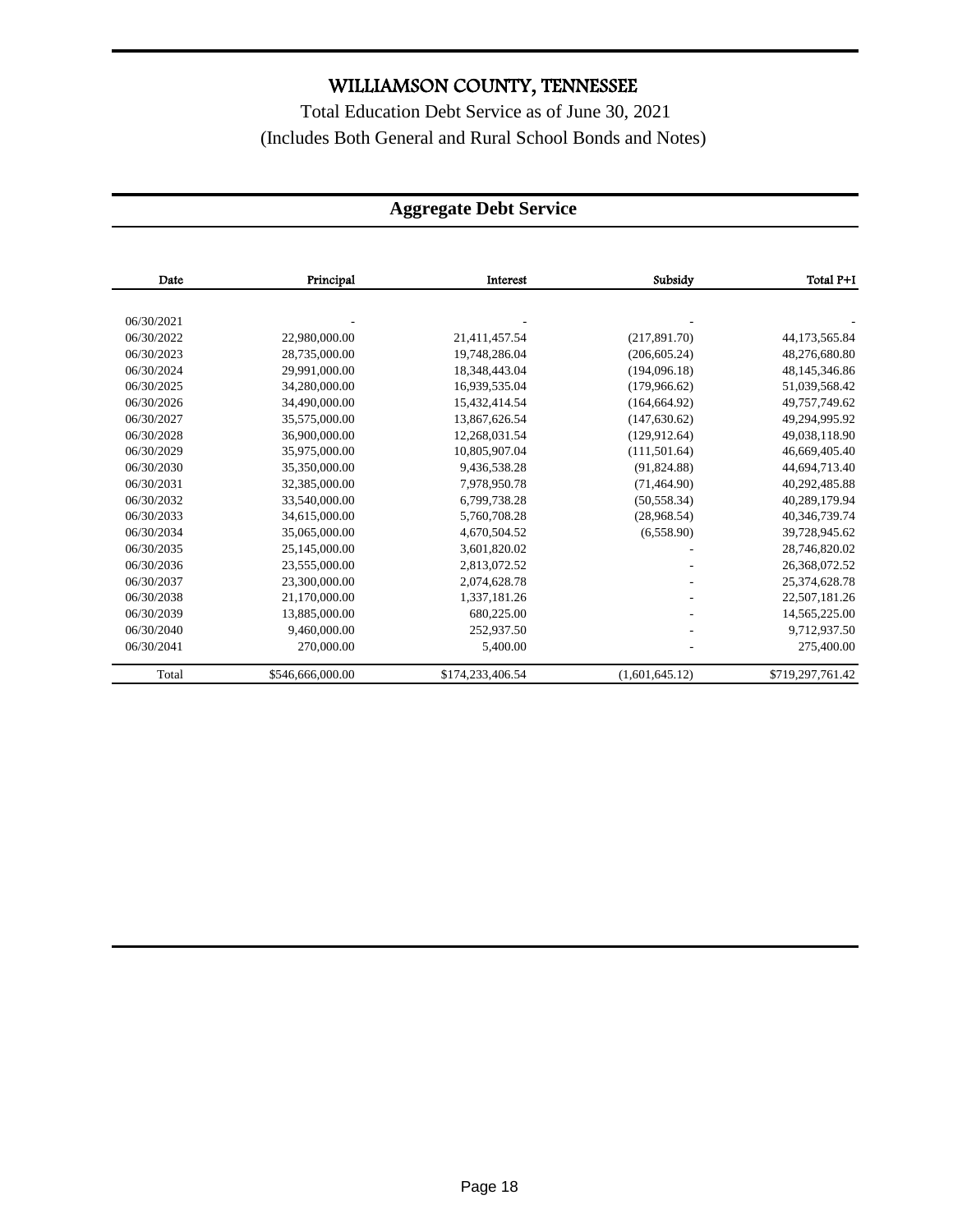## Total Education Debt Service Annual Principal and Interest Payments (As of June 30, 2021)

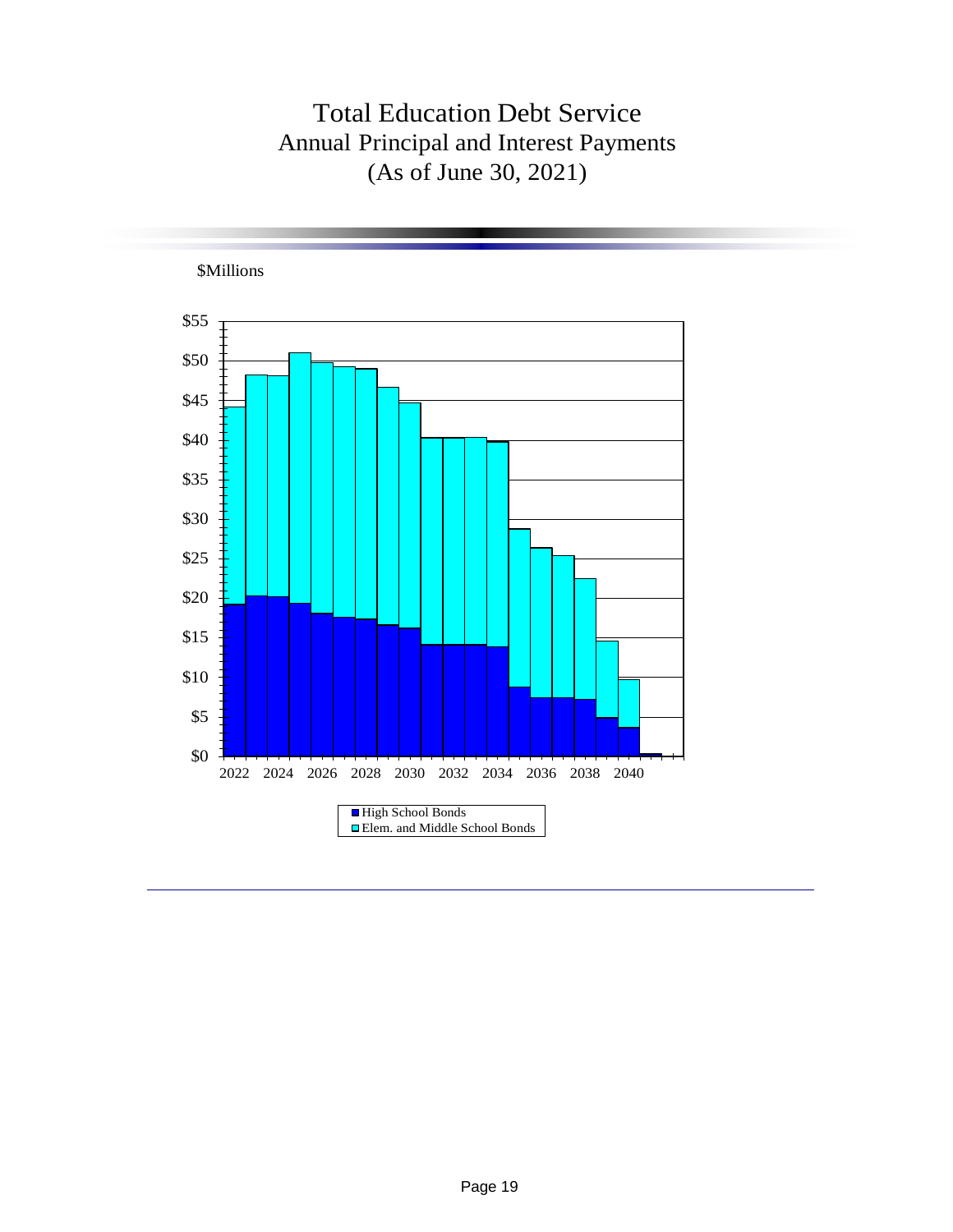Total General School Bonds and Notes Debt Service as of June 30, 2021 (High School Projects)

### **Aggregate Debt Service**

| Date       | Principal        | Interest        | Subsidy        | Total P+I        |
|------------|------------------|-----------------|----------------|------------------|
|            |                  |                 |                |                  |
| 06/30/2021 |                  |                 |                |                  |
| 06/30/2022 | 11,145,000.00    | 8,177,670.52    | (114, 251.62)  | 19,208,418.90    |
| 06/30/2023 | 13,325,000.00    | 7,082,179.02    | (108, 410.38)  | 20,298,768.64    |
| 06/30/2024 | 13,856,000.00    | 6,441,605.52    | (101, 943.84)  | 20,195,661.68    |
| 06/30/2025 | 13,655,000.00    | 5,828,413.52    | (94, 647.42)   | 19,388,766.10    |
| 06/30/2026 | 12,875,000.00    | 5,267,199.52    | (86,695.36)    | 18,055,504.16    |
| 06/30/2027 | 12,940,000.00    | 4,712,781.52    | (77,898.94)    | 17,574,882.58    |
| 06/30/2028 | 13,240,000.00    | 4,165,386.52    | (68,680.36)    | 17,336,706.16    |
| 06/30/2029 | 13,085,000.00    | 3,611,879.52    | (59,030.28)    | 16,637,849.24    |
| 06/30/2030 | 13,110,000.00    | 3,124,554.52    | (48, 781.96)   | 16,185,772.56    |
| 06/30/2031 | 11,550,000.00    | 2,614,992.02    | (38, 260.36)   | 14,126,731.66    |
| 06/30/2032 | 11.940.000.00    | 2,201,604.52    | (27, 328.84)   | 14, 114, 275.68  |
| 06/30/2033 | 12,325,000.00    | 1.824.609.52    | (16, 124.00)   | 14,133,485.52    |
| 06/30/2034 | 12,415,000.00    | 1,440,624.02    | (4,509.24)     | 13,851,114.78    |
| 06/30/2035 | 7,705,000.00     | 1,068,845.02    |                | 8,773,845.02     |
| 06/30/2036 | 6,590,000.00     | 832,785.02      |                | 7,422,785.02     |
| 06/30/2037 | 6,780,000.00     | 635,622.52      |                | 7,415,622.52     |
| 06/30/2038 | 6,785,000.00     | 434,231.26      |                | 7,219,231.26     |
| 06/30/2039 | 4,635,000.00     | 234,575.00      |                | 4,869,575.00     |
| 06/30/2040 | 3,550,000.00     | 97,887.50       |                | 3,647,887.50     |
| 06/30/2041 | 270,000.00       | 5,400.00        |                | 275,400.00       |
| Total      | \$201,776,000.00 | \$59,802,846.58 | (846, 562, 60) | \$260,732,283.98 |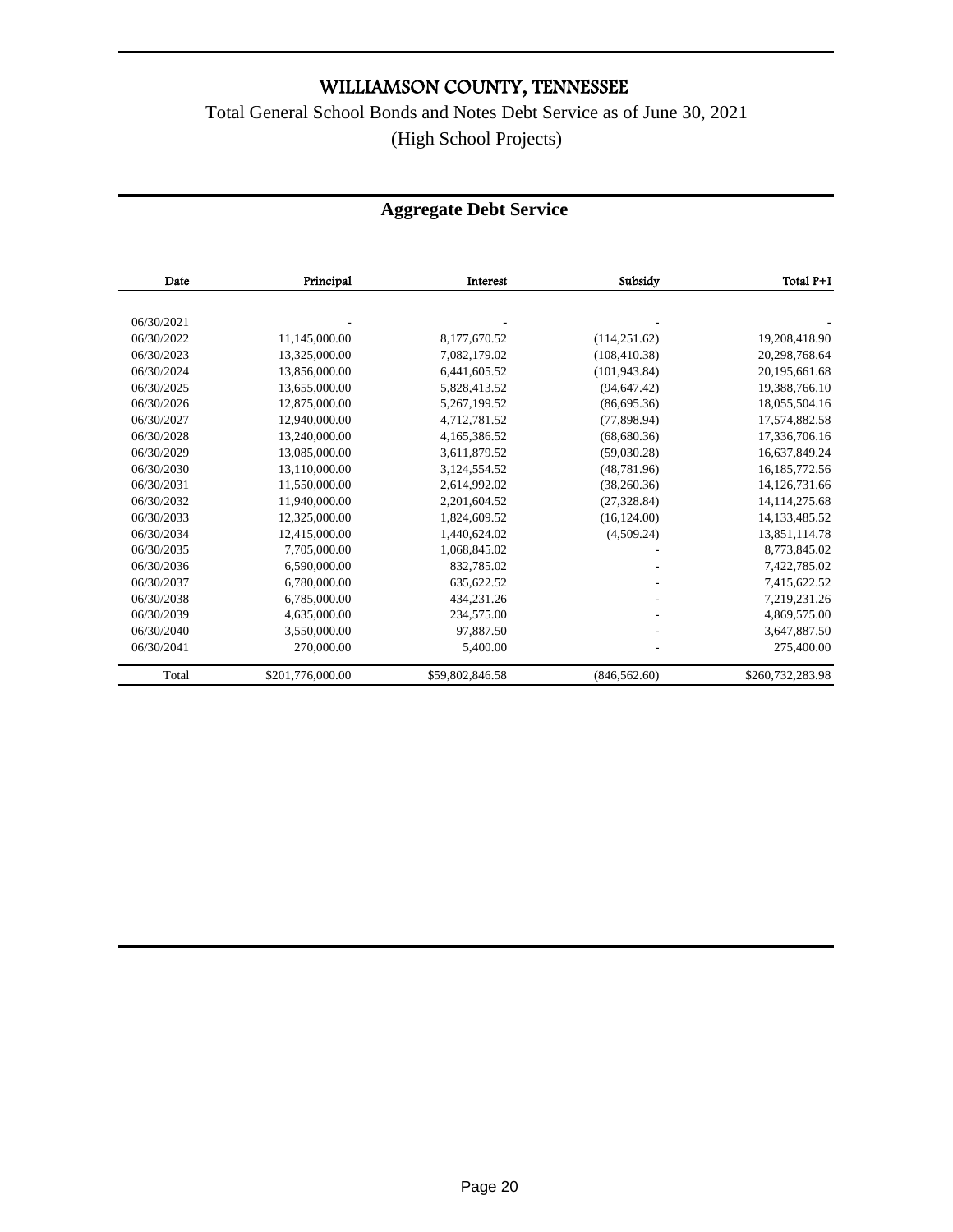Total General Education Debt Service (High Schools) Annual Principal and Interest Payments (As of June 30, 2021)



*Williamson County, Tennessee*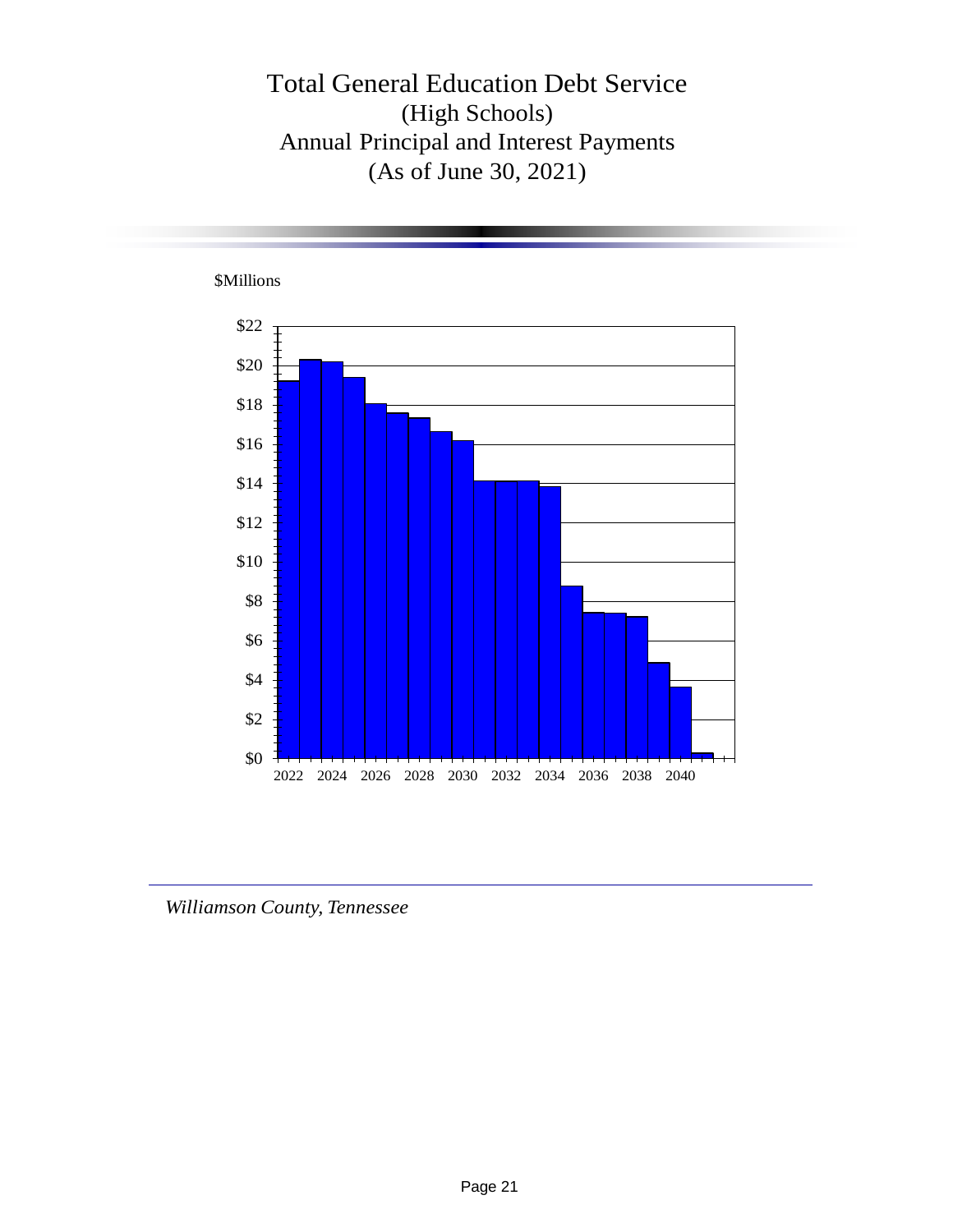Total Rural School Bonds and Notes Debt Service as of June 30, 2021 (Elementary and Middle School Projects)

#### **Aggregate Debt Service**

| Date       | Principal        | Interest         | Subsidy       | Total P+I        |
|------------|------------------|------------------|---------------|------------------|
|            |                  |                  |               |                  |
| 06/30/2021 |                  |                  |               |                  |
| 06/30/2022 | 11,835,000.00    | 13,233,787.02    | (103, 640.08) | 24,965,146.94    |
| 06/30/2023 | 15,410,000.00    | 12,666,107.02    | (98.194.86)   | 27,977,912.16    |
| 06/30/2024 | 16,135,000.00    | 11,906,837.52    | (92, 152.34)  | 27,949,685.18    |
| 06/30/2025 | 20,625,000.00    | 11, 111, 121.52  | (85,319.20)   | 31,650,802.32    |
| 06/30/2026 | 21,615,000.00    | 10,165,215.02    | (77,969.56)   | 31,702,245.46    |
| 06/30/2027 | 22,635,000.00    | 9.154.845.02     | (69, 731.68)  | 31,720,113.34    |
| 06/30/2028 | 23,660,000.00    | 8.102.645.02     | (61, 232, 28) | 31,701,412.74    |
| 06/30/2029 | 22,890,000.00    | 7,194,027.52     | (52, 471, 36) | 30,031,556.16    |
| 06/30/2030 | 22.240,000.00    | 6.311.983.76     | (43,042.92)   | 28,508,940.84    |
| 06/30/2031 | 20.835,000.00    | 5.363.958.76     | (33, 204.54)  | 26, 165, 754. 22 |
| 06/30/2032 | 21,600,000.00    | 4,598,133.76     | (23, 229.50)  | 26,174,904.26    |
| 06/30/2033 | 22,290,000.00    | 3,936,098.76     | (12, 844.54)  | 26, 213, 254. 22 |
| 06/30/2034 | 22,650,000.00    | 3,229,880.50     | (2,049.66)    | 25,877,830.84    |
| 06/30/2035 | 17,440,000.00    | 2,532,975.00     |               | 19,972,975.00    |
| 06/30/2036 | 16.965.000.00    | 1.980.287.50     |               | 18.945.287.50    |
| 06/30/2037 | 16,520,000.00    | 1,439,006.26     |               | 17,959,006.26    |
| 06/30/2038 | 14,385,000.00    | 902,950.00       |               | 15,287,950.00    |
| 06/30/2039 | 9,250,000.00     | 445,650.00       |               | 9,695,650.00     |
| 06/30/2040 | 5,910,000.00     | 155,050.00       |               | 6,065,050.00     |
| 06/30/2041 |                  |                  |               |                  |
| Total      | \$344,890,000.00 | \$114,430,559.96 | (755,082.52)  | \$458,565,477.44 |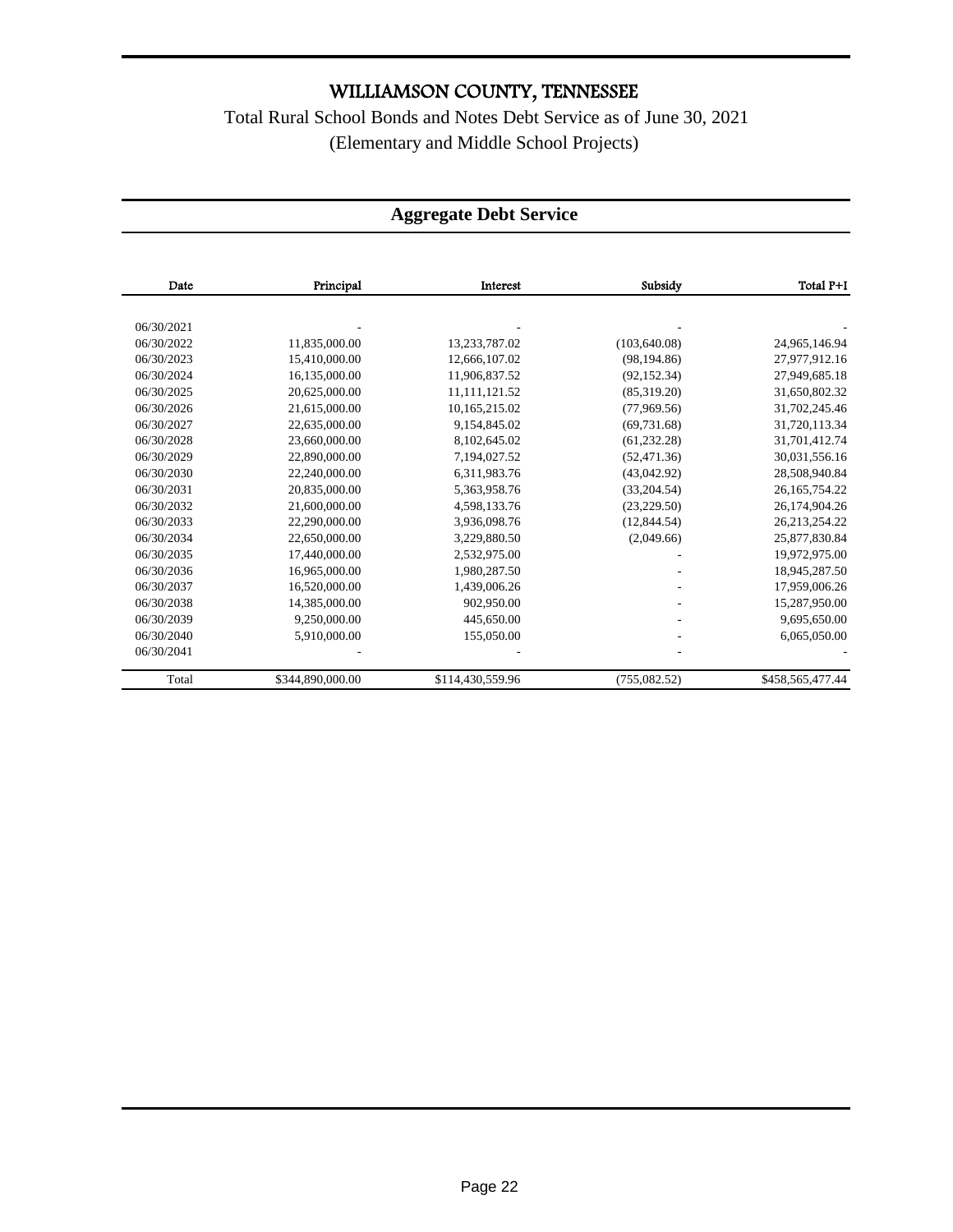## Total Rural School Education Debt Service (Elementary and Middle Schools) Annual Principal and Interest Payments (As of June 30, 2021)

#### \$Millions

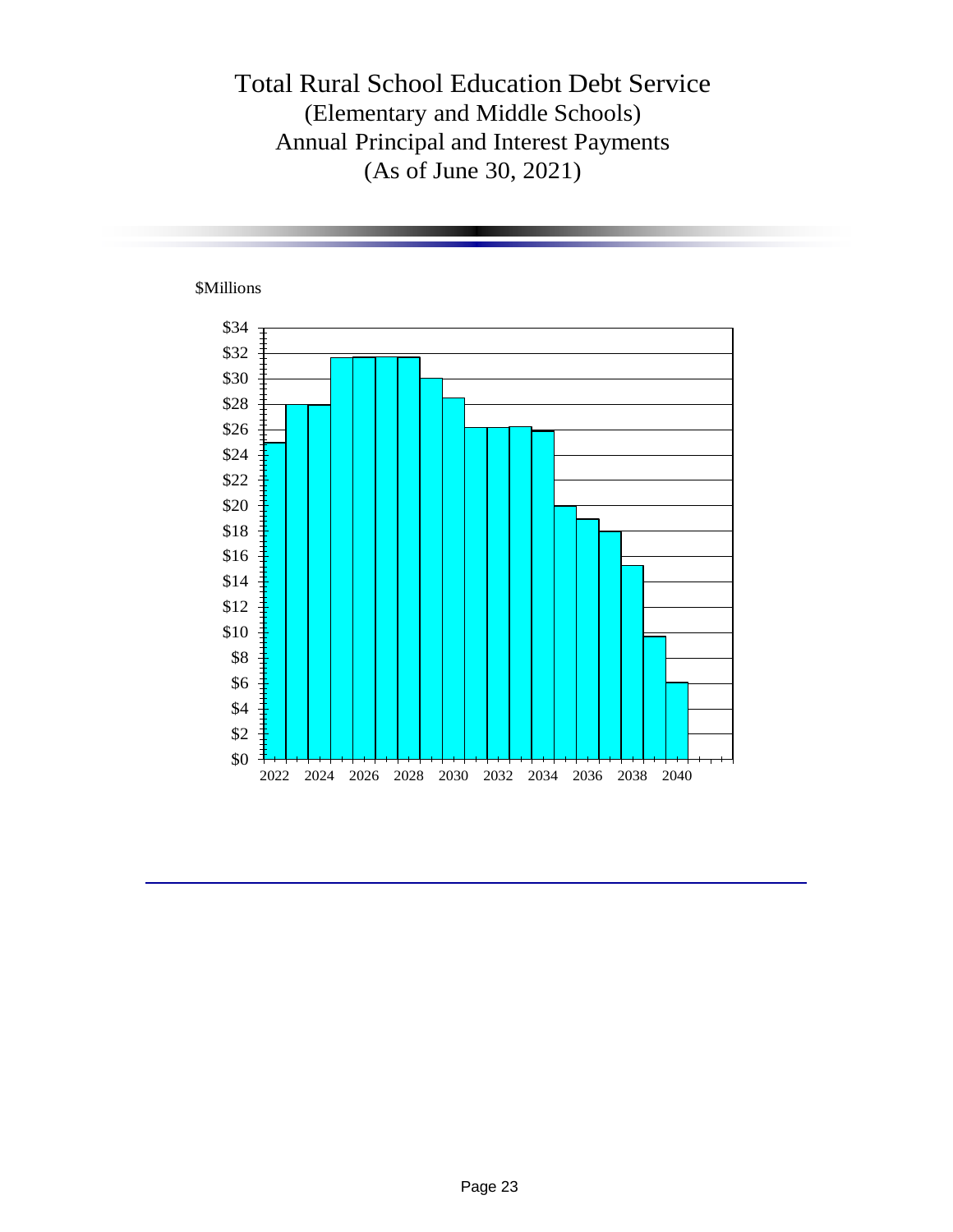Total Public Works Debt Service as of June 30, 2021

### **Aggregate Debt Service**

| Date       | Principal        | Interest        | Total P+I        |
|------------|------------------|-----------------|------------------|
|            |                  |                 |                  |
| 06/30/2021 |                  |                 |                  |
| 06/30/2022 | 10,660,000.00    | 7,381,321.00    | 18,041,321.00    |
| 06/30/2023 | 10,360,000.00    | 6,938,671.00    | 17,298,671.00    |
| 06/30/2024 | 11,834,000.00    | 6,428,971.00    | 18,262,971.00    |
| 06/30/2025 | 12,295,000.00    | 5,862,851.00    | 18,157,851.00    |
| 06/30/2026 | 12,610,000.00    | 5,322,651.00    | 17,932,651.00    |
| 06/30/2027 | 11,980,000.00    | 4,771,201.00    | 16,751,201.00    |
| 06/30/2028 | 12,365,000.00    | 4,265,526.00    | 16,630,526.00    |
| 06/30/2029 | 12,500,000.00    | 3,774,601.00    | 16,274,601.00    |
| 06/30/2030 | 11,700,000.00    | 3,307,151.00    | 15,007,151.00    |
| 06/30/2031 | 10,990,000.00    | 2,847,176.00    | 13,837,176.00    |
| 06/30/2032 | 11,400,000.00    | 2,448,163.50    | 13,848,163.50    |
| 06/30/2033 | 11,165,000.00    | 2,117,313.50    | 13,282,313.50    |
| 06/30/2034 | 11,505,000.00    | 1,787,996.50    | 13,292,996.50    |
| 06/30/2035 | 8,705,000.00     | 1,468,920.00    | 10,173,920.00    |
| 06/30/2036 | 8,965,000.00     | 1,206,932.50    | 10,171,932.50    |
| 06/30/2037 | 9.240.000.00     | 935,376.26      | 10,175,376.26    |
| 06/30/2038 | 8,590,000.00     | 657,262.50      | 9,247,262.50     |
| 06/30/2039 | 7,415,000.00     | 403,512.50      | 7,818,512.50     |
| 06/30/2040 | 5,345,000.00     | 181,900.00      | 5,526,900.00     |
| 06/30/2041 | 2,110,000.00     | 42,200.00       | 2,152,200.00     |
| Total      | \$201,734,000.00 | \$62,149,697.26 | \$263,883,697.26 |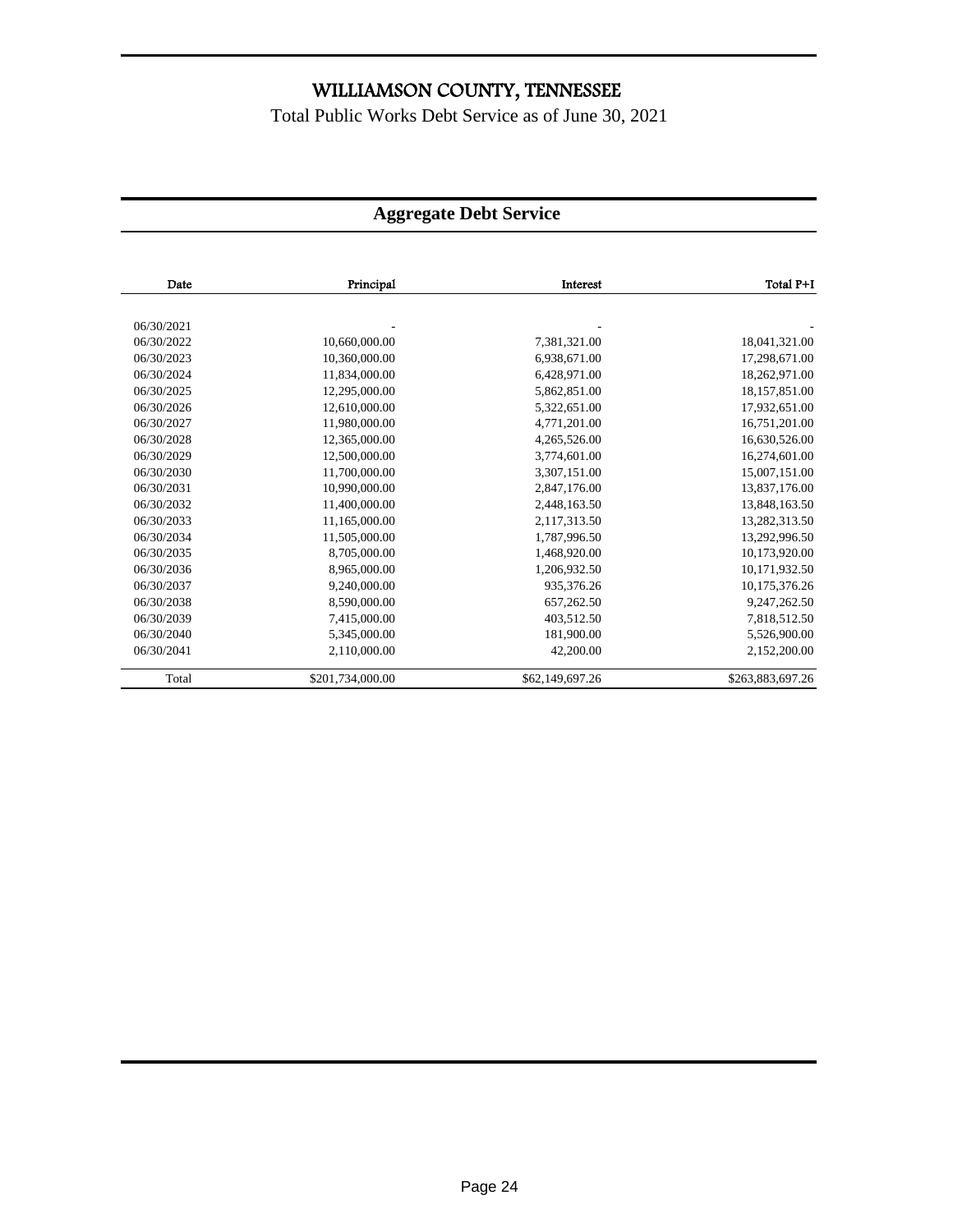### Total Public Works Debt Service Annual Principal and Interest Payments (As of June 30, 2021)

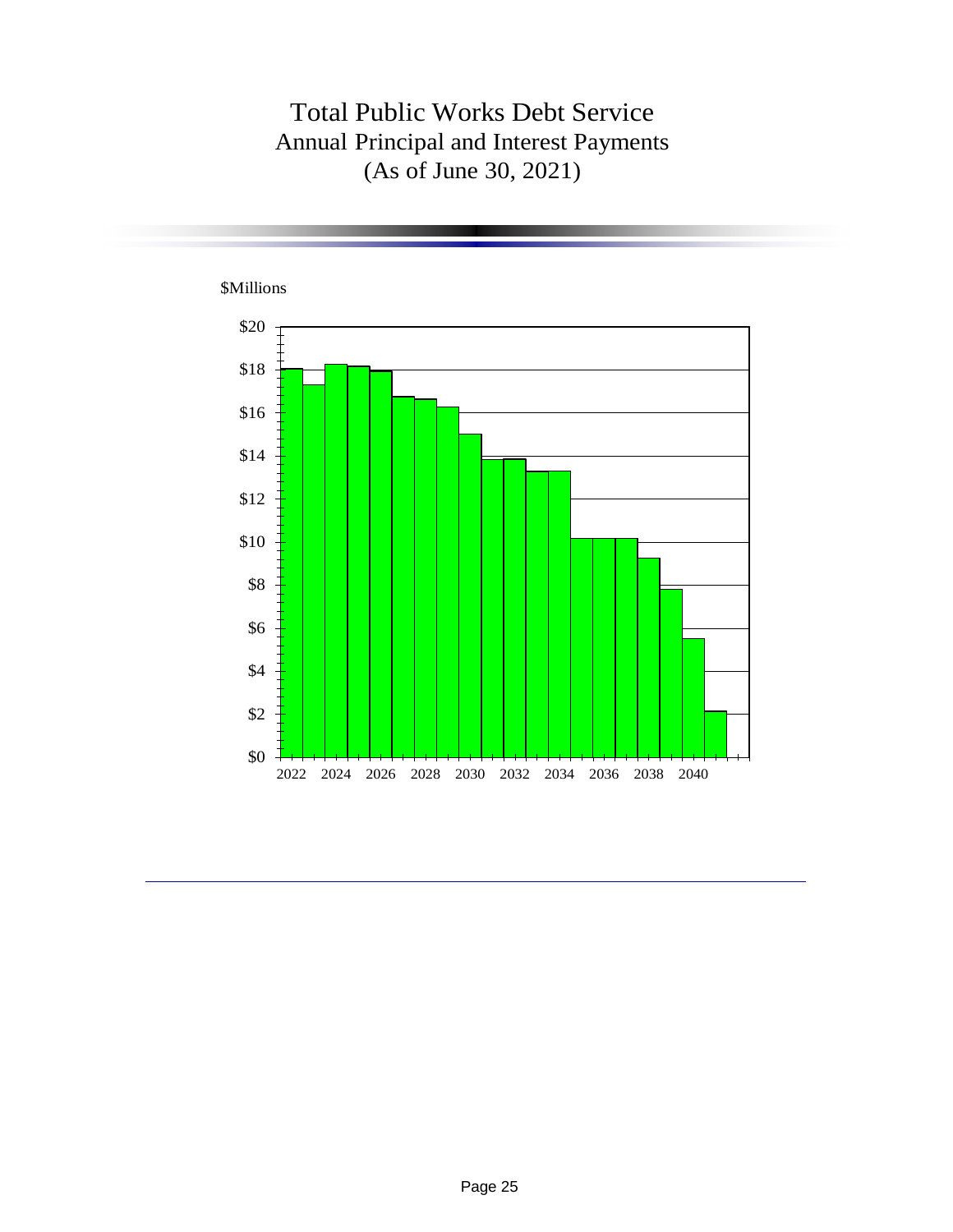Other Self-Supporting Medical Center Debt Service

(June 30, 2021)

#### **Debt Service Schedule**

| Date       | Principal       | Interest        | Total P+I       |
|------------|-----------------|-----------------|-----------------|
| 06/30/2021 |                 |                 |                 |
| 06/30/2022 | 4,900,000.00    | 2,436,637.50    | 7,336,637.50    |
| 06/30/2023 | 5,130,000.00    | 2,217,587.50    | 7,347,587.50    |
| 06/30/2024 | 5,270,000.00    | 2,031,737.50    | 7,301,737.50    |
| 06/30/2025 | 4,295,000.00    | 1,849,662.50    | 6,144,662.50    |
| 06/30/2026 | 3,340,000.00    | 1,711,737.50    | 5,051,737.50    |
| 06/30/2027 | 3,455,000.00    | 1,593,187.50    | 5,048,187.50    |
| 06/30/2028 | 3,585,000.00    | 1,469,787.50    | 5,054,787.50    |
| 06/30/2029 | 3,715,000.00    | 1,340,937.50    | 5,055,937.50    |
| 06/30/2030 | 3,845,000.00    | 1,206,637.50    | 5,051,637.50    |
| 06/30/2031 | 3,985,000.00    | 1,066,737.50    | 5,051,737.50    |
| 06/30/2032 | 4,120,000.00    | 932,012.50      | 5,052,012.50    |
| 06/30/2033 | 4,240,000.00    | 812,337.50      | 5,052,337.50    |
| 06/30/2034 | 4,365,000.00    | 685,309.50      | 5,050,309.50    |
| 06/30/2035 | 2,600,000.00    | 552,112.50      | 3,152,112.50    |
| 06/30/2036 | 2,705,000.00    | 448,112.50      | 3,153,112.50    |
| 06/30/2037 | 2,815,000.00    | 339,912.50      | 3,154,912.50    |
| 06/30/2038 | 2,920,000.00    | 234,350.00      | 3,154,350.00    |
| 06/30/2039 | 3,030,000.00    | 121,200.00      | 3,151,200.00    |
| 06/30/2040 |                 |                 |                 |
| 06/30/2041 |                 |                 |                 |
| Total      | \$68,315,000.00 | \$21,049,997.00 | \$89,364,997.00 |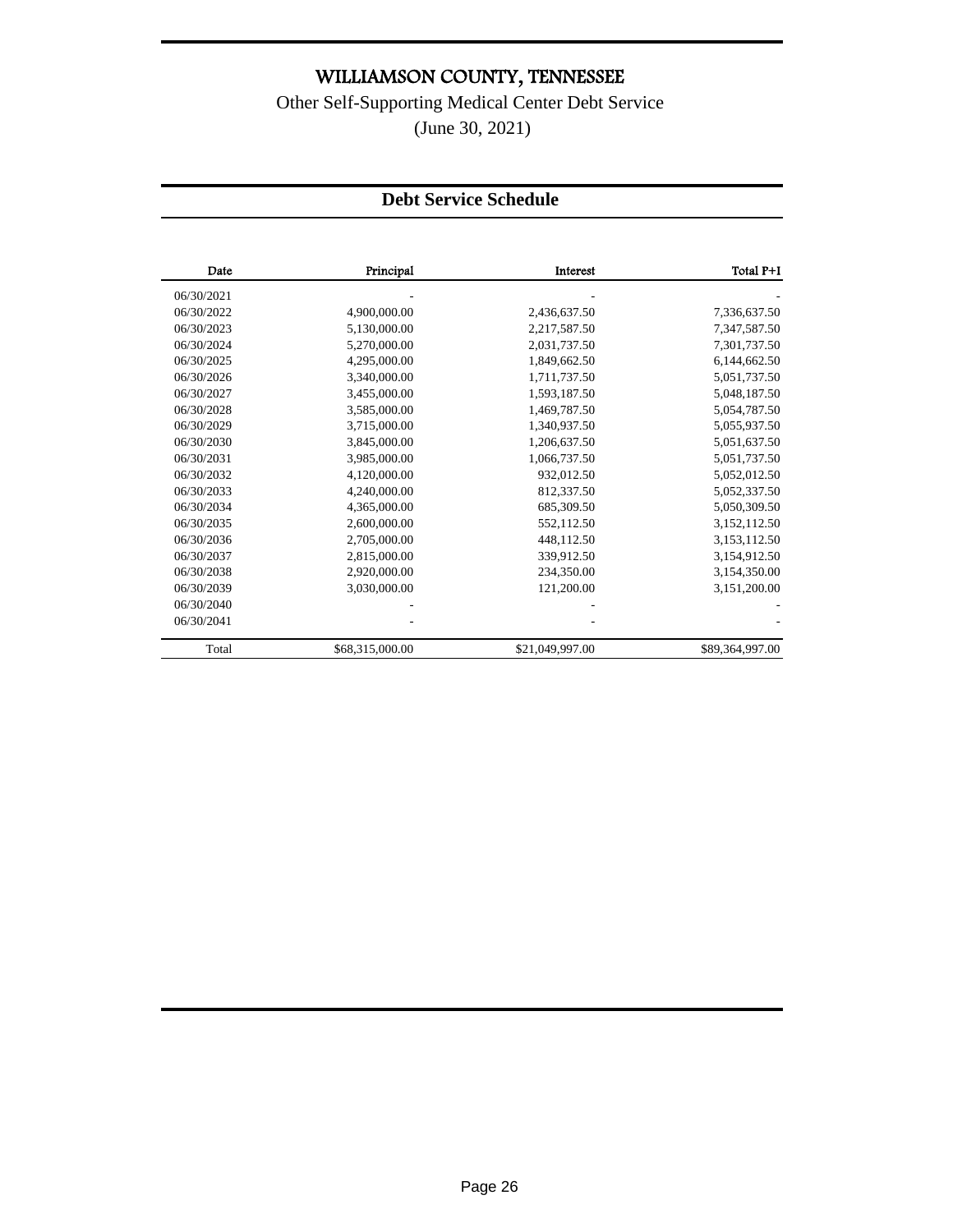Other Self-Supporting City-County Partnership Debt Service (June 30, 2021)

#### **Debt Service Schedule**

| Date       | Principal      | Interest     | Total P+I      |
|------------|----------------|--------------|----------------|
| 06/30/2021 |                |              |                |
| 06/30/2022 | 355,000.00     | 101,850.00   | 456,850.00     |
| 06/30/2023 | 375,000.00     | 84,100.00    | 459,100.00     |
| 06/30/2024 | 390,000.00     | 65,350.00    | 455,350.00     |
| 06/30/2025 | 415,000.00     | 45,850.00    | 460,850.00     |
| 06/30/2026 | 430,000.00     | 25,100.00    | 455,100.00     |
| 06/30/2027 | 90,000.00      | 3,600.00     | 93,600.00      |
| 06/30/2028 |                |              |                |
| 06/30/2029 |                |              |                |
| 06/30/2030 |                |              |                |
| 06/30/2031 |                |              |                |
| 06/30/2032 |                |              |                |
| 06/30/2033 |                |              |                |
| 06/30/2034 |                |              |                |
| 06/30/2035 |                |              |                |
| 06/30/2036 |                |              |                |
| 06/30/2037 |                |              |                |
| 06/30/2038 |                |              |                |
| 06/30/2039 |                |              |                |
| 06/30/2040 |                |              |                |
| 06/30/2041 |                |              |                |
| Total      | \$2,055,000.00 | \$325,850.00 | \$2,380,850.00 |